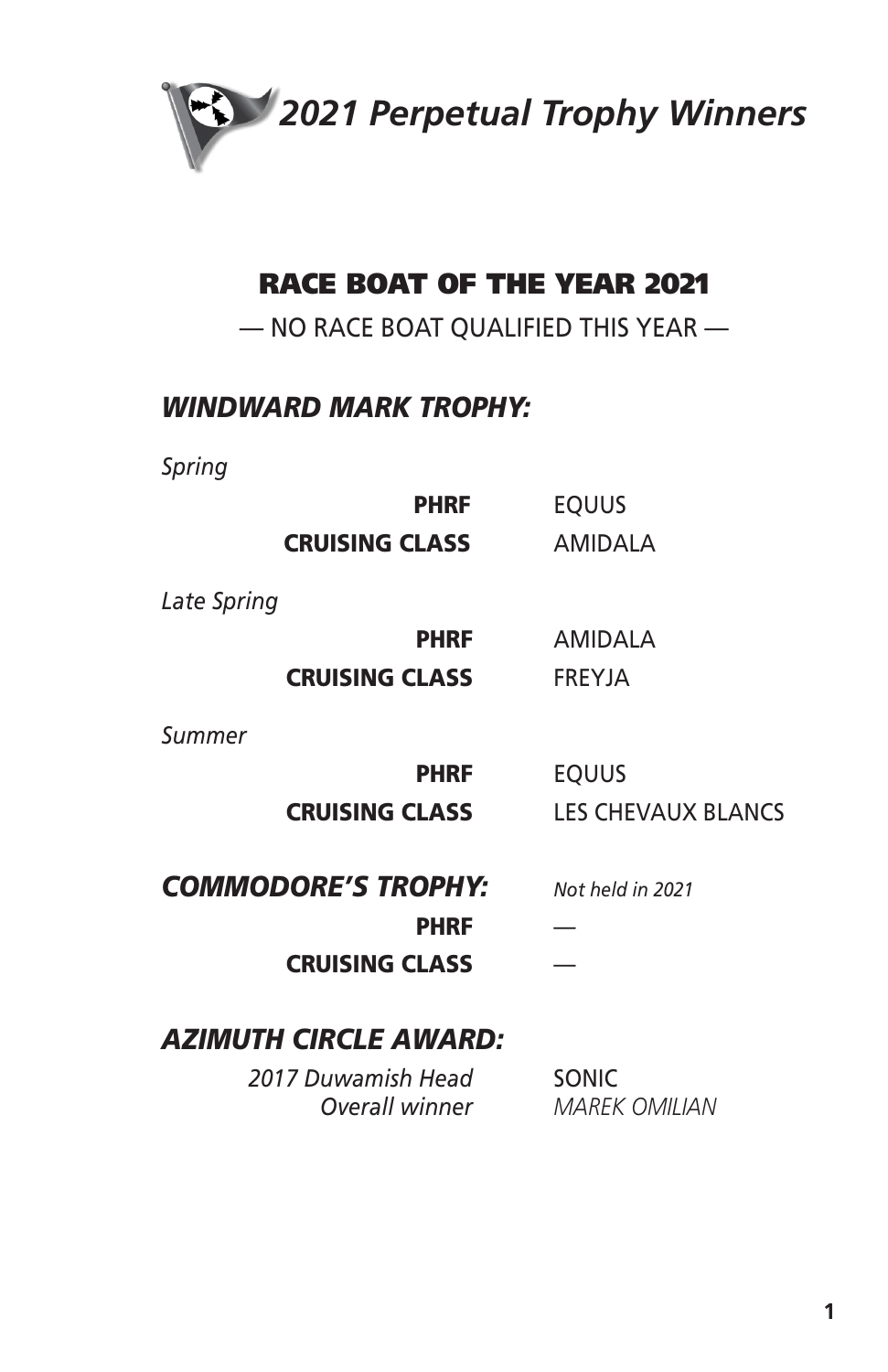# 2022 TTPYC CALENDAR OF RACE EVENTS

| TYC - WINTER VASHON - SSS #1                        | December 4, 2021       |
|-----------------------------------------------------|------------------------|
| <b>DUWAMISH HEAD RACE - SSS #2</b>                  | <b>JANUARY 8</b>       |
| <b>CYCT Quartermaster Harbor - Harbor</b>           | Series #1 January 22   |
| <b>CYCT Pt Ruston - Harbor</b>                      | Series #2 February 5   |
| Toliva Shoal - SSS #3 Olympia Yacht Club            | February 19            |
| CYCT Zenith Harbor - Harbor Series #3               | February 12            |
| Islands Race - SSS - Harbor Series #4 Gig Harbor YC | March 19               |
| SPRING #1                                           | <b>APRIL 7</b>         |
| SPRING #2                                           | <b>APRIL 14</b>        |
| SPRING #3                                           | <b>APRIL 21</b>        |
| SPRING #4                                           | APRIL 28               |
| <b>LATE SPRING SERIES #1</b>                        | MAY <sub>5</sub>       |
| <b>LATE SPRING SERIES #2</b>                        | <b>MAY 12</b>          |
| <b>LATE SPRING SERIES #3</b>                        | <b>MAY 19</b>          |
| <b>LATE SPRING SERIES #4</b>                        | <b>JUNE 2</b>          |
| <b>SUMMER SERIES #1</b>                             | <b>JUNE 9</b>          |
| <b>SUMMER SERIES #2</b>                             | <b>JUNE 16</b>         |
| <b>SUMMER SERIES #3</b>                             | <b>JUNE 23</b>         |
| <b>SUMMER SERIES #4</b>                             | <b>JUNE 30</b>         |
| <b>LATE SUMMER SERIES #1</b>                        | <b>JULY 7</b>          |
| <b>LATE SUMMER SERIES #2</b>                        | <b>JULY 14</b>         |
| <b>LATE SUMMER SERIES #3</b>                        | <b>JULY 21</b>         |
| <b>LATE SUMMER SERIES #4</b>                        | <b>JULY 28</b>         |
| <b>COMMODORE'S TROPHY RACE</b>                      | <b>AUGUST 27</b>       |
| <b>CYCT Point Robinson - Point Series #1</b>        | SEPTEMBER 10           |
| <b>CYCT Point Defiance - Point Series #2</b>        | <b>SEPTEMBER 24</b>    |
| <b>CYCT Point Piner - Point Series #3</b>           | OCTOBER 22             |
| CYCT Browns Point - Point Series #4                 | <b>NOVEMBER 5</b>      |
| TYC - WINTER VASHON - SSS #1                        | <b>DECEMBER 3</b>      |
| <b>DUWAMISH HEAD RACE - SSS #2</b>                  | <b>JANUARY 7, 2023</b> |

#### NOTES:

1. TTPYC races are in **BOLD TYPEFACE** letters. To register go to: *regattanetwork. com See page 28 of this book for additional information.*

2. CYC Tacoma races are in regular typeface letters.

To register go to: cyct.com/racing print and fill out the "CYCT Race Entry Form". Mail your check and entry form to the address on the form. For more information see "CYCT General sailing Instructions/Race Book at: cyct.com/ racing/race-book/

3. South Sound Series races are in *italic typeface*. Visit: ssseries.org for the South Sound Series races.

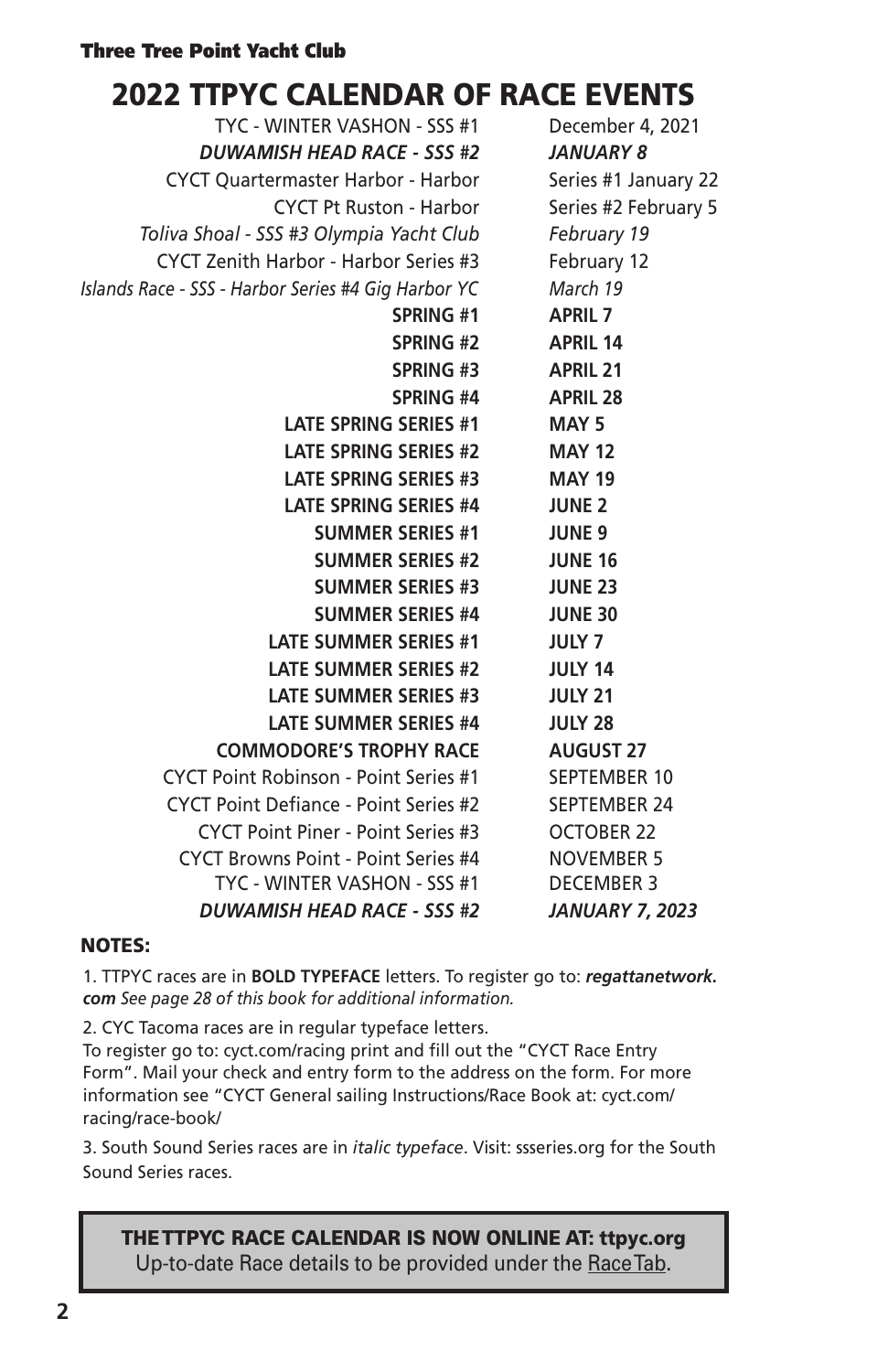# GETTING STARTED

# *YACHT RACING IS A CHALLENGING & EXHILARATING SPORT. IF YOU HAVE NOT PREVIOUSLY RACED, THE FOLLOWING INFORMATION WILL HELP YOU GET STARTED!*

*The Three Tree Point Yacht Club Race Fleet Committee constantly strives to provide members and guests with an enjoyable and competitive sailboat racing program. To help achieve this goal, it is necessary to follow the rules and requirements set forth in this race booklet.*

## Cruising Class for Cruisers

The easiest way to get started sailboat racing with TTPYC is participating in the Cruising Class. Call the TTPYC race fleet captain and he will appoint an experienced skipper/racer to help you get started, including describing where to find information, how to actually start a race, understanding the sailing rules, and all the other fun associated with sailboat racing so you and your boat are safe. As your performance and skills improve (you start winning) your 'rating' changes with each series to reflect your improved abilities. Your goal is to get your Cruising Class rating as close to a PHRF rating as possible before deciding to make the jump to PHRF classes.

Every TTPYC race or series in our race handbook will have a Cruising Class. For all Three Tree Point Yacht Club sponsored races, you only need to register on *regattanetwork.com*, comply with the Racing Rules of Sailing, and comply with the minimum Coast Guard safety equipment. So please, come join in great Puget Sound sailing!! *See the Appendix for Regatta Network instructions.*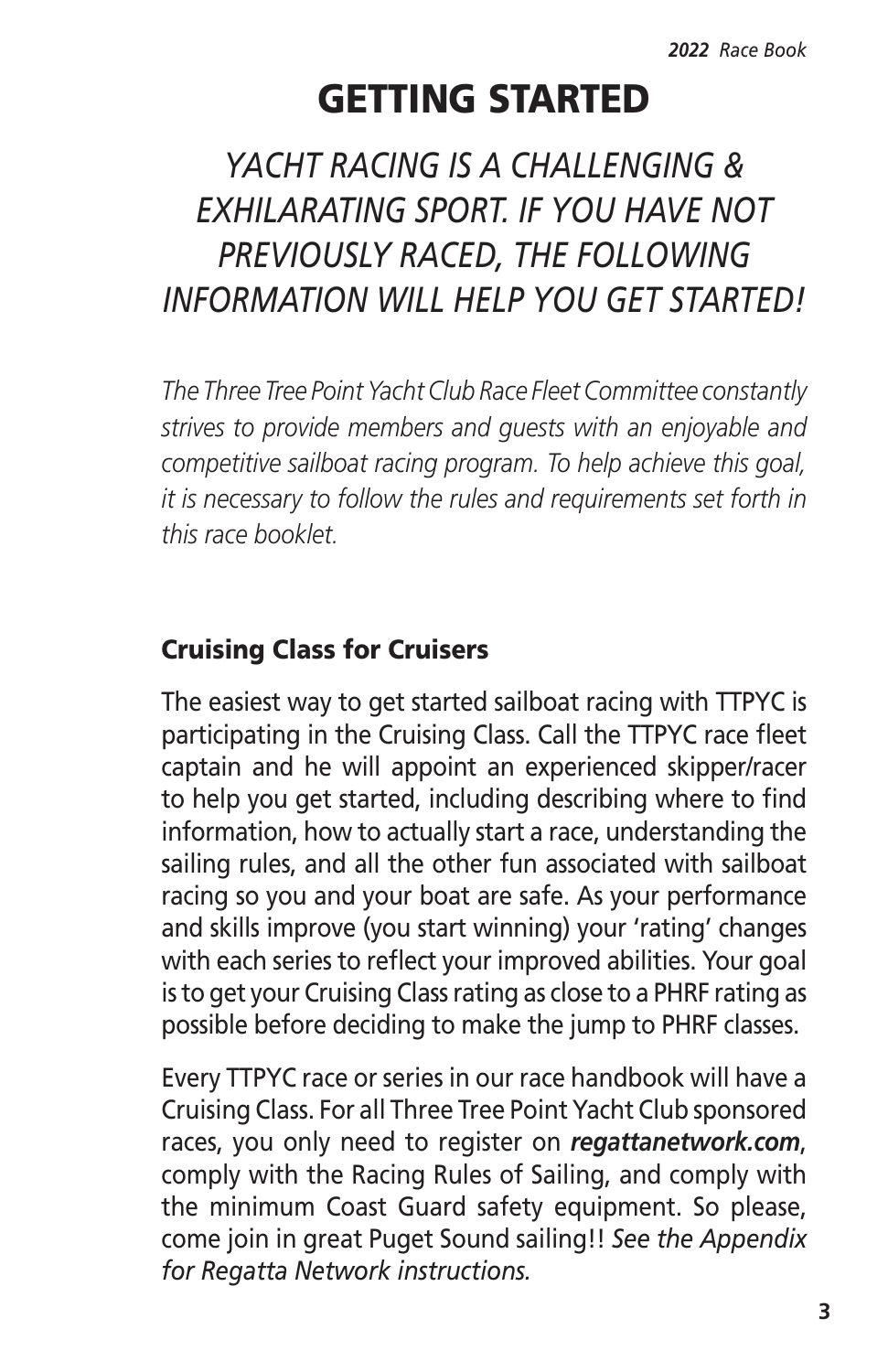# **Publications**

Everyone racing eventually needs the following publications:

- The Racing Rules of Sailing (RRS) published by the United States Sailing Association USSA. The Racing Rules of Sailing are available at *ussailing.org* under Race Admin tab.
- The Three Tree Point Yacht Club sailboat racing handbook. This book is updated each year and becomes effective January 1 of the current racing year. One hard copy of this TTPYC handbook is available to members of TTPYC at no cost with additional copies purchased for \$10.00 each. This document can be also be downloaded at *ttpyc.org* under the Racing tab.

# PHRF-NW Handicap Rating

*phrf-nw.org* - Most yacht races feature a mixed group of sailboats in so far as size and design of boats are concerned. To level these factors each yacht is assigned a handicap rating. Most races sponsored by TTPYC use PHRF-NW handicap ratings. These ratings are the same for similarly equipped boats of the same make/model by any yacht club in the Puget Sound area. A temporary handicap rating will be issued to your yacht while your permanent rating is in process. To receive an official handicap rating you must apply for annual membership with PHRF-NW. You may obtain a membership application from the TTPYC PHRF-NW Handicapper listed in Race Fleet organization.

# Sail Numbers

Except for certain one-design fleets, all competing yachts in PIYA (Pacific International Yachting Association) sanctioned races must display permanently attached US SAILING numbers to mainsails, spinnakers and headsails exceeding 130% LP. You may obtain your US SAILING sail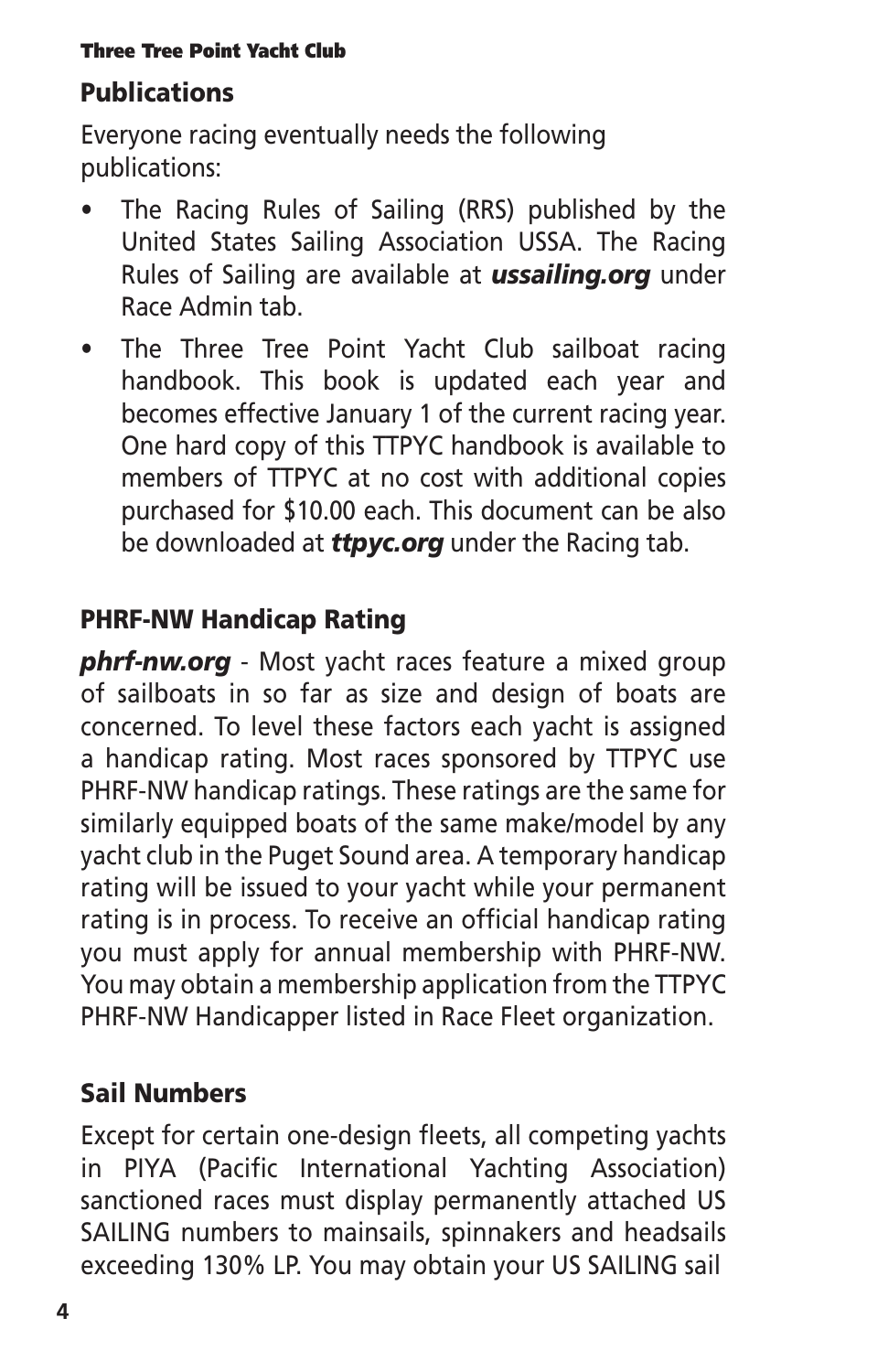number by applying to PIYA. There will be a one-time registration fee charged. For more information, contact the PIYA Corresponding Secretary or TTPYC Handicapper listed under Race Fleet Organization. The PIYA web page is: *piyasailing.com*

## Safety Equipment and Requirements

TTPYC, with most other Puget Sound race sponsors, require all yachts competing in races to comply with US Sailing's U.S. Safety Equipment Requirements (USSER). These are mainly safety requirements that, when complied with, show a reasonable assurance to skipper, crew and sponsor alike that the yacht is equipped to race in extreme conditions of weather that may be encountered on Puget Sound. A copy of the current Safety Category Regulations is posted on the US Sailing website, ussailing.org, Search under SER to find the Monohull instructions and categories. Competing yachts are subject to Category compliance inspection by Race Officers at any time.

## Other Information

The USCG or other government agency may from timeto-time issue special restrictions or advisories affecting private boaters, including yachts racing. It is the skipper's/ owner's responsibility to be aware of, and comply with these restrictions as they may apply to his/her yacht. These advisories may be posted at marinas and may also be posted on the club's or other appropriate websites.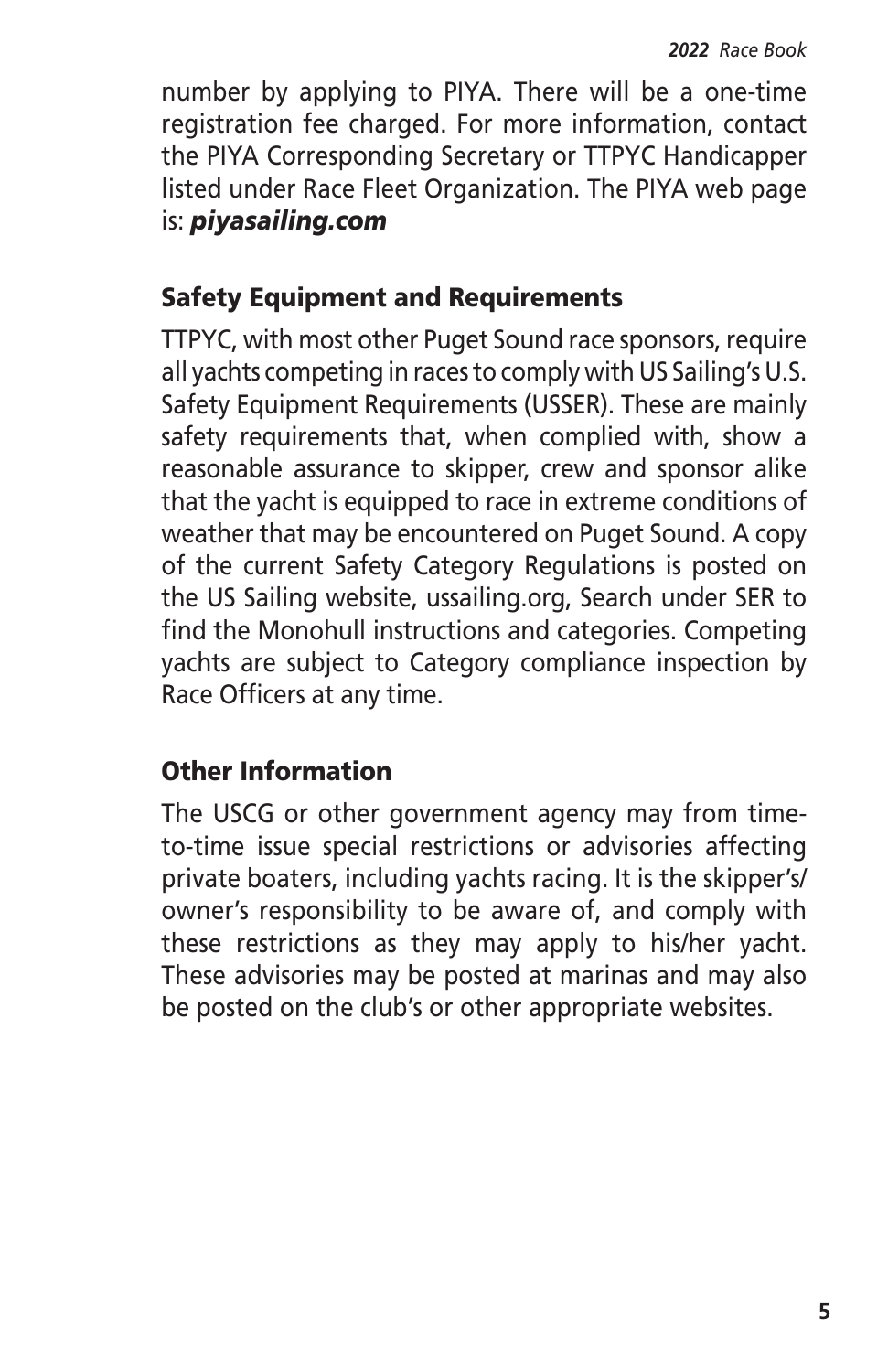# 2022 RACE FLEET ORGANIZATION

| <b>Race Fleet Captain</b>          | Duane Rubash<br>206-799-9166                       |
|------------------------------------|----------------------------------------------------|
| <b>Deputy Race Fleet Captain</b>   | <b>Melissa Davies</b><br>206-280-0987              |
| <b>Past Race Fleet Captain</b>     | Dean Conti<br>206-795-2312                         |
| <b>Registrar/Scorer</b>            | Kathryn Brunette-<br><b>Harang</b><br>206-676-2136 |
| <b>Handicapper</b>                 | <b>Mark Harang</b><br>206-235-5716                 |
| <b>Awards and Trophies</b>         | TBD                                                |
| Locker Supplies                    | <b>TBD</b>                                         |
| <b>PHRF-NW Director</b>            | <b>TBD</b>                                         |
| Southern Sound Series Council Rep. | <b>Dean Conti</b>                                  |
| <b>US SAILING Representative</b>   | TBD                                                |
| <b>SARC Representative</b>         | TBD                                                |

*FOR MORE UP-TO-DATE INFORMATION OR, TO VOLUNTEER FOR ANY OF THE "TBD" POSITIONS LISTED ABOVE***,** *CHECK THE CLUB'S WEBSITE AT:**TTPYC.ORG*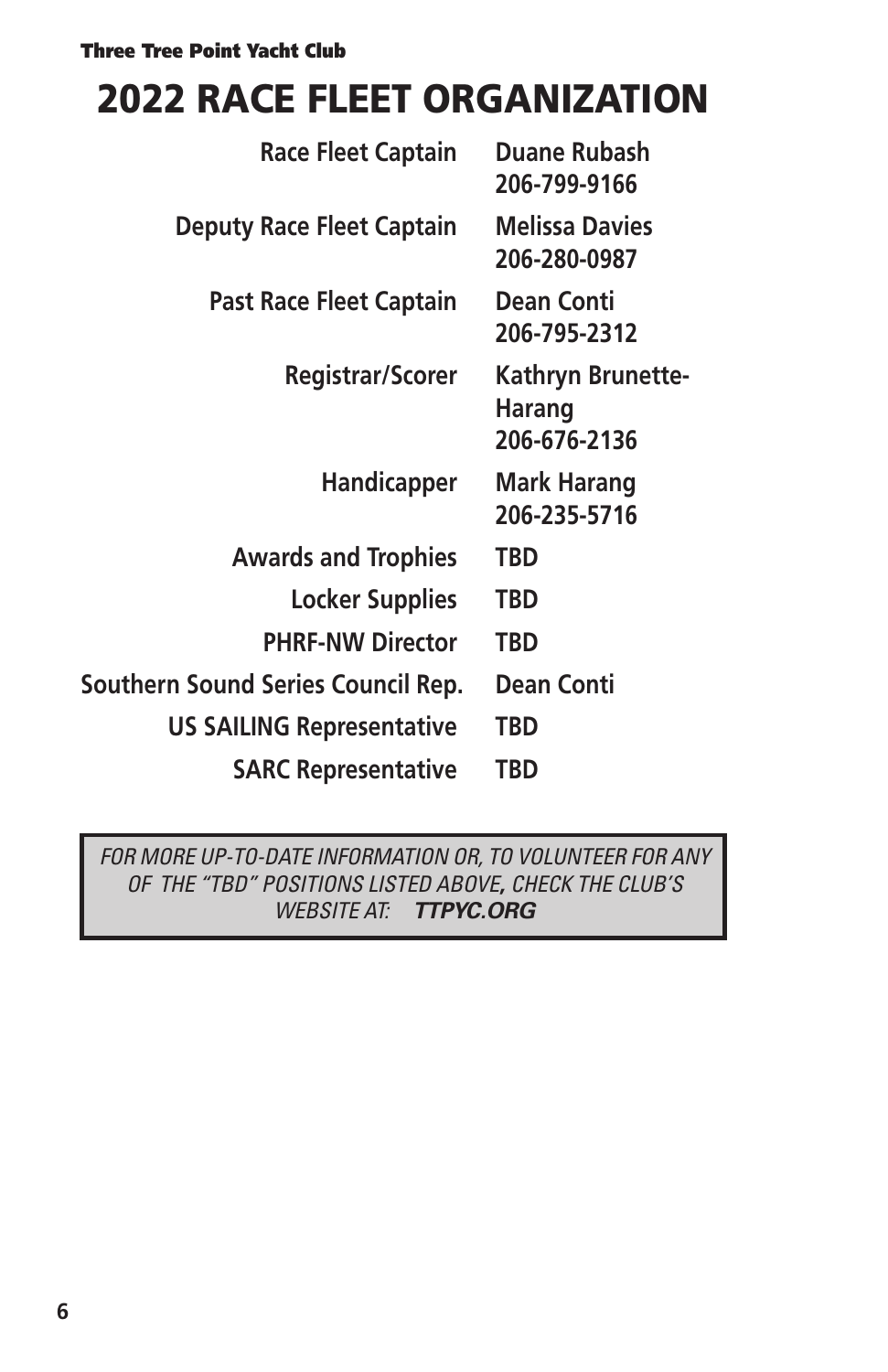# PART I NOTICE OF RACE OR REGATTA

## I-A Title, Place and Dates of Racing Events

The Three Tree Point Yacht Club sponsors and conducts sailboat races and regattas throughout the year. The name and date of each event is listed in the race calendar.

# I-B Governing Organizations

All TTPYC races and regattas shall be governed by The Racing Rules of Sailing (RRS) as adopted by United States Sailing Association (US SAILING), the Pacific International Yachting Association (PIYA), and as amended by the Three Tree Point Yacht Club Racing Handbook, Notice of Race or Regatta and Sailing Instructions.

# I-C TTPYC Official Notice Board

Race announcements, Sailing Instructions or changes, race results, protest notices and results, and other pertinent information will be posted on the TTPYC.org website. Sailing instruction changes will be posted at least 24 hours before the first warning signal of the affected race.

# I-D Safety

(1) TTPYC, it's Officers, Trustees, Race Officers and personnel, Race Committee Boat owners and other appointees are not responsible for the safety of any yacht or participants in any race. It shall be the sole responsibility of each owner and/or skipper and crew of any yacht to decide whether to rank as a starter or to continue to attempt to finish any race or regatta. Each owner and/or skipper and crewmember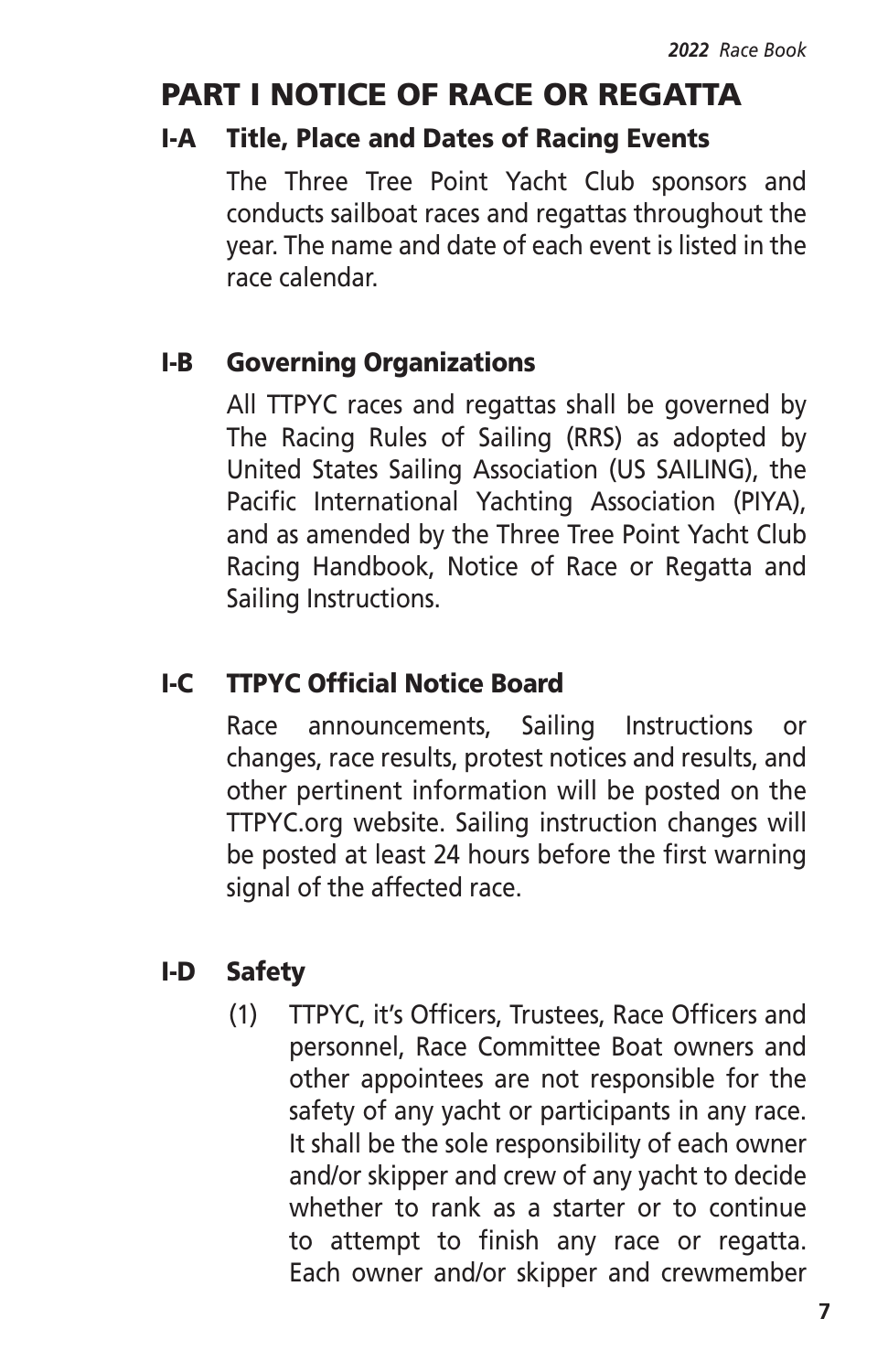participating in any TTPYC sponsored and/or conducted race or regatta must assume the responsibility for the yacht and crew.

- (2) A boat or competitor shall give all possible help to any person or vessel in danger.
- (3) All TTPYC races and regattas are conducted on waters of Puget Sound subject to compliance by all vessels with the International Rules of the Road (COLREGS) and with the Puget Sound Vessel Traffic System (VTS) (Title 33 Code of Federal Regulations, Part 161). It is the responsibility of the skipper of each yacht entering and participating in any TTPYC race or regatta to be informed of these requirements and understands that with respect to any vessel not racing that those Rules of the Road and Federal Regulations take precedence and preempt US SAILING, PIYA and TTPYC Rules.
- (4) A yacht in position where it may impede commercial traffic must exit from the "danger area" immediately, under auxiliary power if necessary. If power is used, it must be reported to the Race Committee at the finish line. Also, a written report must be made on a protest form, showing the location, time, duration of power use, speed, and direction of exit, and that the competitive position of the yacht was not improved. If the last item cannot be demonstrated adequately, a time penalty may be imposed. IMPORTANT: In order to meet this requirement, your engine must be able to start promptly. If an outboard, it must be mounted and ready to start.
- (5) Any yacht while racing in a TTPYC sponsored race violating any of the above rules and/or regulations are subject to disqualification.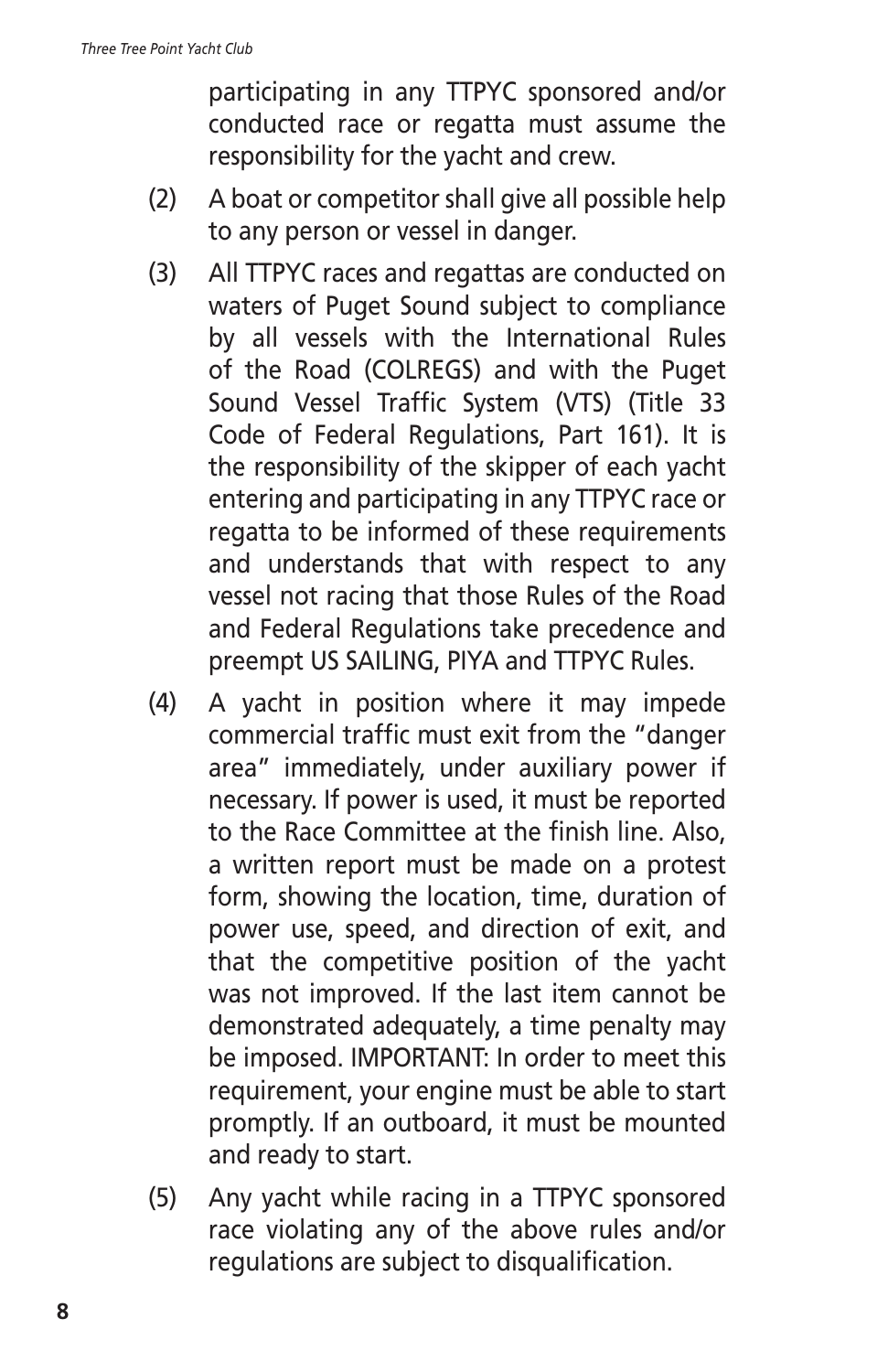(6) Occasionally, sailboat racing has resulted in injury or loss of life. All competitors of TTPYC events participate at their own risk. It shall be the responsibility of the skipper to inform the crew of the risks of sailboat racing, to make sure they understand and accept those risks, to decide whether the crew is competent and adequate for the event, and to decide whether to start or continue in a race.

## I-E Registration and Fees

(1) Registration is mandatory for all races unless specifically covered in the individual racing instructions. Registration will be on-line through Regatta Network and a link to the registration will also be provided with the Notice of Race or Regatta on the TTPYC website. See Appendix for detailed registration instructions. Registration with the appropriate fee must be before the day of the race. A yacht that registers after the start of a series may still participate in the remaining races, but will be assessed (not accessed) a \$5.00 late fee.

# I-F Scoring System

- (1) The Low Point Scoring System as defined in the RRS shall be used.
- (2) In a single race or regatta, a boat that comes to the starting area and scores DSQ, DNS, DNF or RAF shall be awarded one point higher than the number of boats entered in their class.
- (3) In a single race or regatta, a registered boat that does not come to the starting area shall be awarded one point higher than the number of boats entered.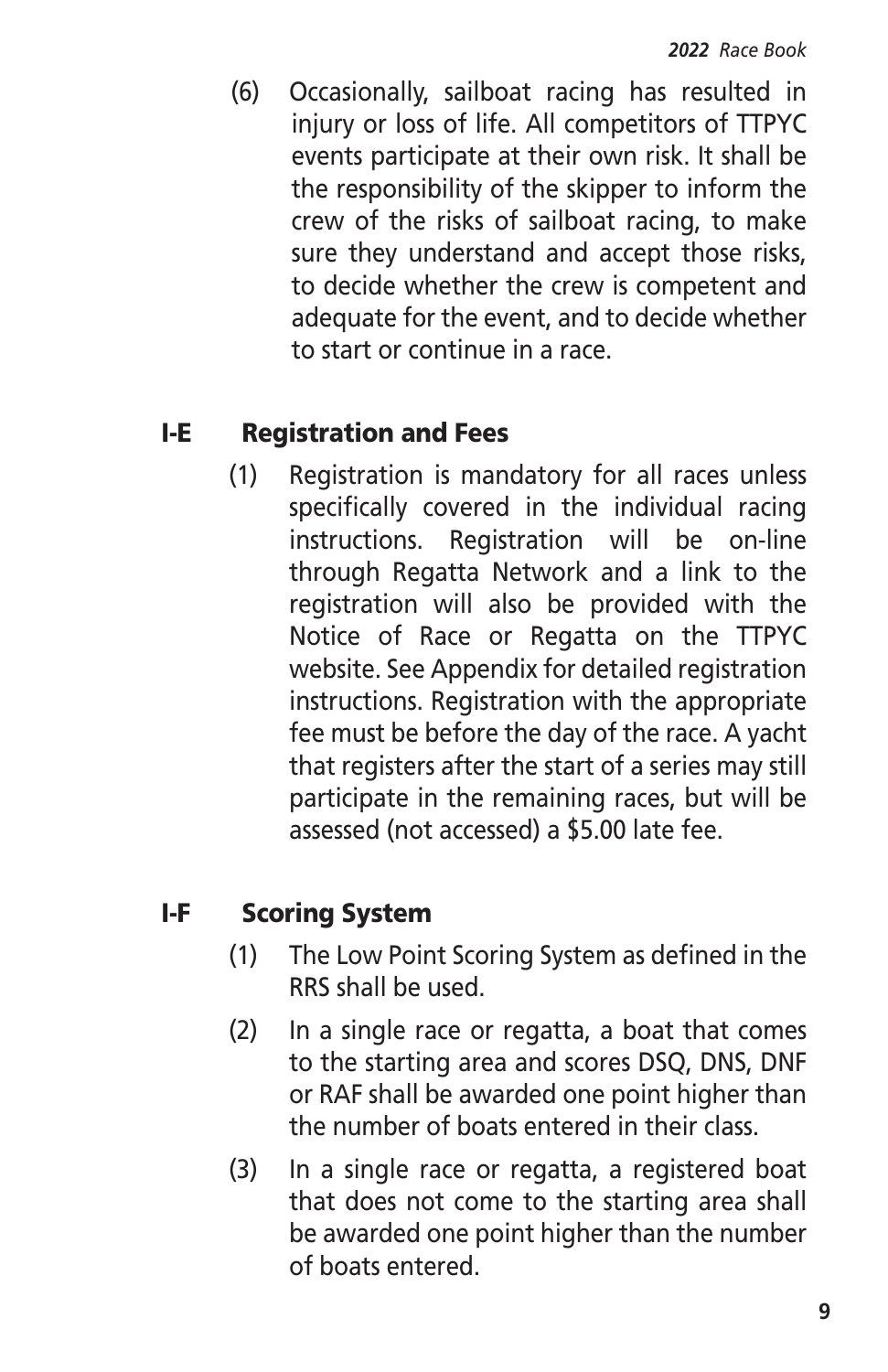#### Three Tree Point Yacht Club

- (4) When no yacht within a class finishes within the time limit, all yachts in that class shall be scored DNF and shall be awarded a number of points equal to the number of starters in that class plus one.
- (5) For a race that is abandoned by the race committee, no yachts shall be scored.
- (6) For series races, a boat that comes to the starting area and ranks DNS, DSQ, DNF, or RAF shall be scored one higher than the number of starters in that class, in that race. Boats that did not come to the starting area shall be scored DNC, and scored one greater than the number of boats entered in the series. A yacht that does not rank as a starter in at least one race in the series shall not be considered for scoring the series.
- (7) For any series in which five or more races are sailed, the race in which a given yacht has scored the most points shall be eliminated from its total score, (thrown out). If four or fewer races of a series are sailed, the scores of all races shall be counted.
- (8) Scoring Ties: In a series or regatta, in the event of ties between yachts racing in the same class, the ties will be broken in the following manner:
	- (a) Including the points of the thrown out race for the yachts tied.
	- (b) Awarding the best place to the yacht that scored the greatest number of first, seconds, etc. places including throw outs.
	- (c) Awarding the best place to the yacht that most often placed ahead of all the other tied yacht(s).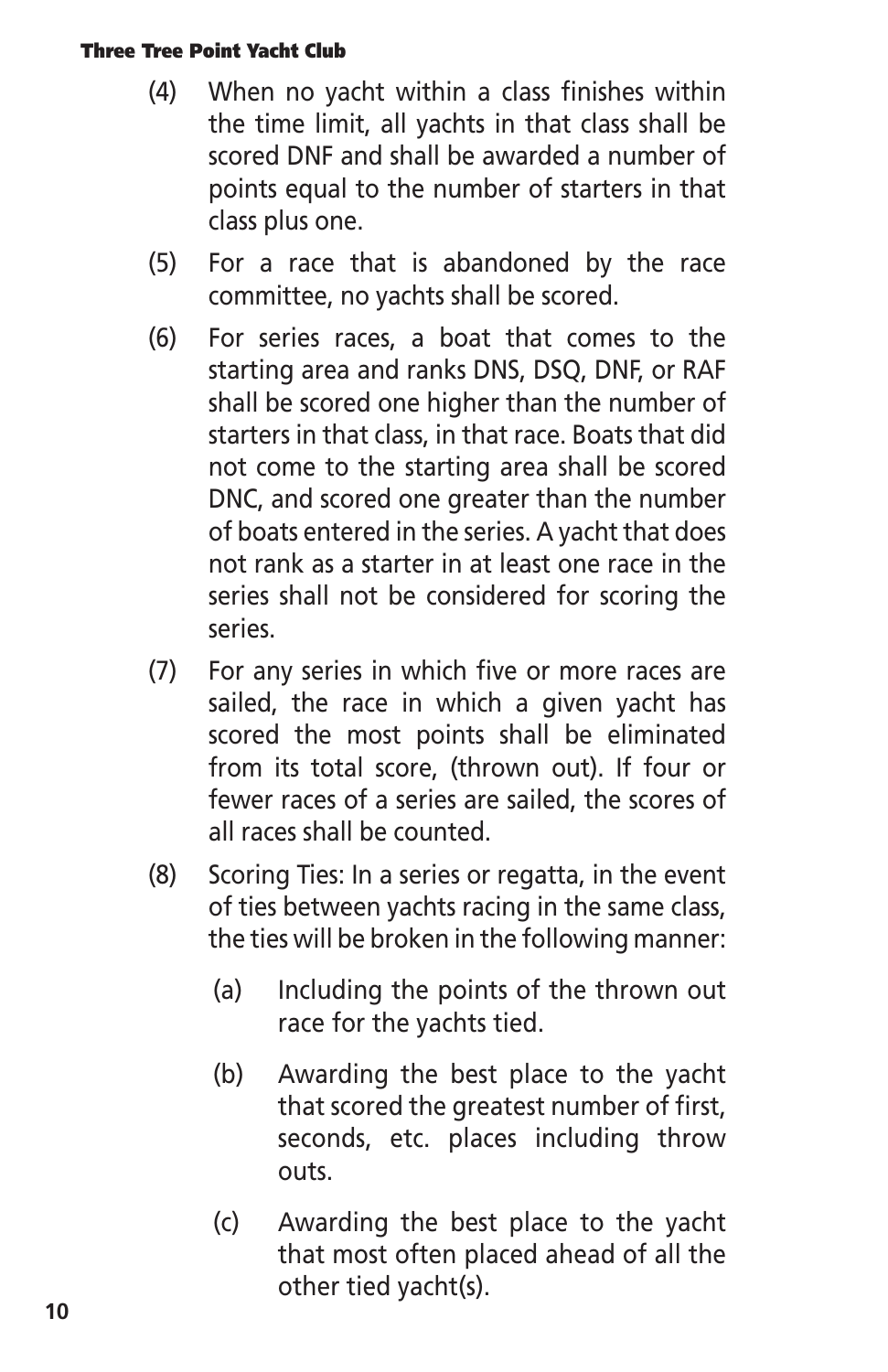- (d) If the yachts remain tied, the tie goes to the yacht which had a shorter corrected time over the entire series.
- (e) Yachts remaining tied shall score equal points (the tie remains).
- (9) In an individual race, in the event of ties between yachts racing in the same class, the points for the place for which the yachts are tied and for the place immediately below shall be added together and divided equally.

## I-G Awards

- (1) Awards shall be made for first, second and third place yachts of each class for each individual race or series.
- (2) The following perpetual trophies also shall be awarded:

### **AZIMUTH CIRCLE AWARD -**

Overall PHRF-NW Winner of Duwamish Head Race

### **WINDWARD MARK PERPETUAL TROPHY -**

Winners of each seasonal series

## **COMMODORE'S TROPHY -**

Winners of the Commodore's Trophy Race

- (3) Except for the Azimuth Circle Award, all other perpetual trophies shall be engraved with each class winner. The Azimuth Circle Award shall be engraved with the overall PHRF-NW Speed Potential winner of the Duwamish Head Race.
- (4) In the event protest decisions are pending that could affect the allocation of any award,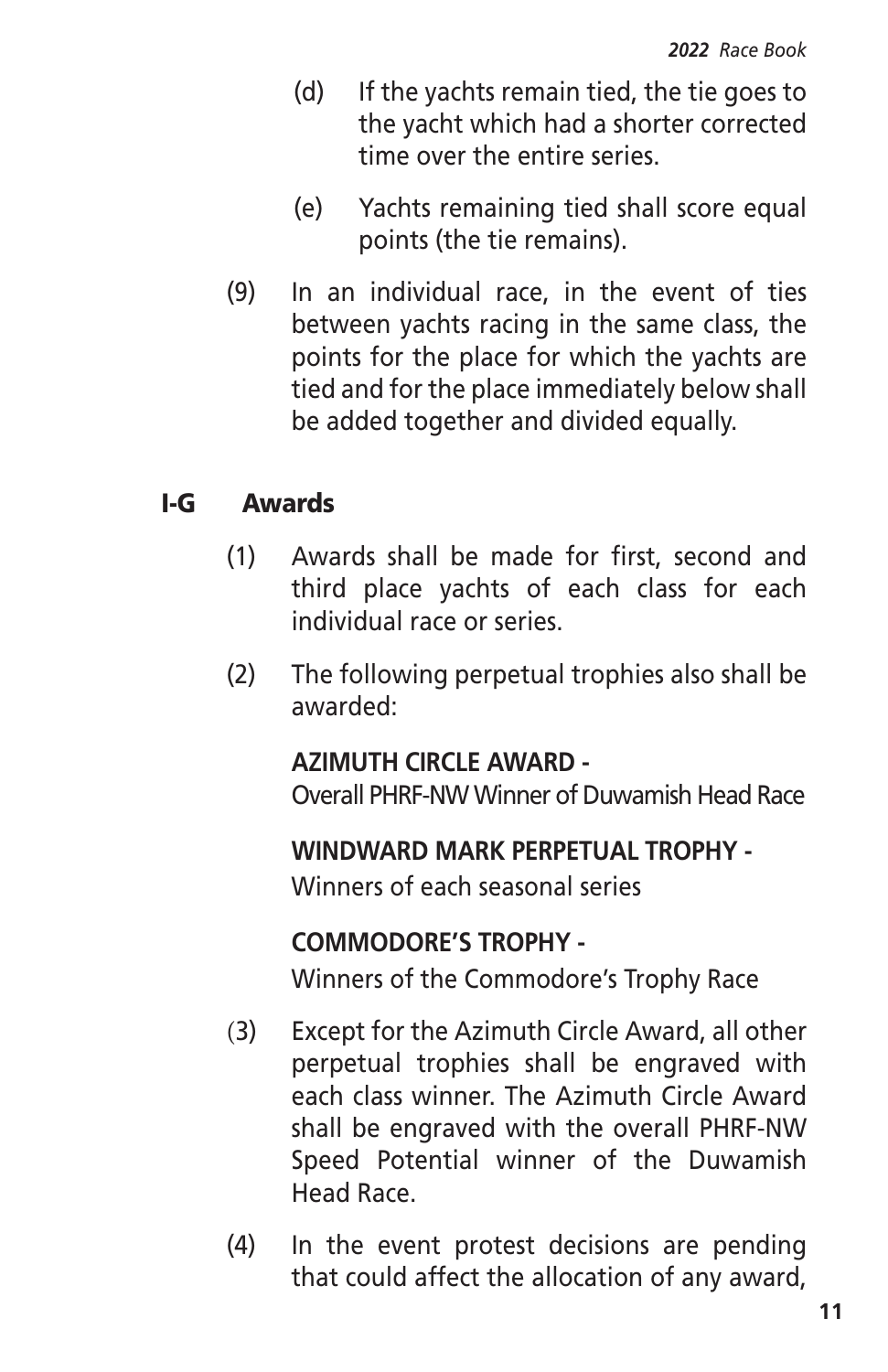said award shall be delayed until the matter is duly resolved.

- (5) The Race Boat of the Year Award shall be presented to the TTPYC sailing yacht that attains the best race record during the racing season as defined in this paragraph. To be eligible for Race Boat of the Year, the yacht must meet the following requirements:
	- (a) A yacht must be registered and rank as a starter in one or more of the races listed below.
	- (b) A yacht whose owner is part of a Race Committee, for that race will receive a rank order of 3 or one lower than what a boat that didn't participate would receive, whichever is lower.
	- (c) TTPYC Yachts will be scored by assigning a rank order of how each boat finished relative to each other from low to high, a tie would receive an equal ranking for their position. For boats that did not compete in the race will be assigned a rank order of one higher than the last place TTPYC Yacht that participated in that race.

*For example, if 4 TTPYC Yachts competed in a race those 4 Yachts will receive a ranking of 1, 2, 3, 4 ( unless there is a tie and those Yachts will receive an equal rank for their position) and say we have a total of 10 Yachts who participated in other races of the season each of those remaining 6 Yachts would be assigned an equal rank of 5*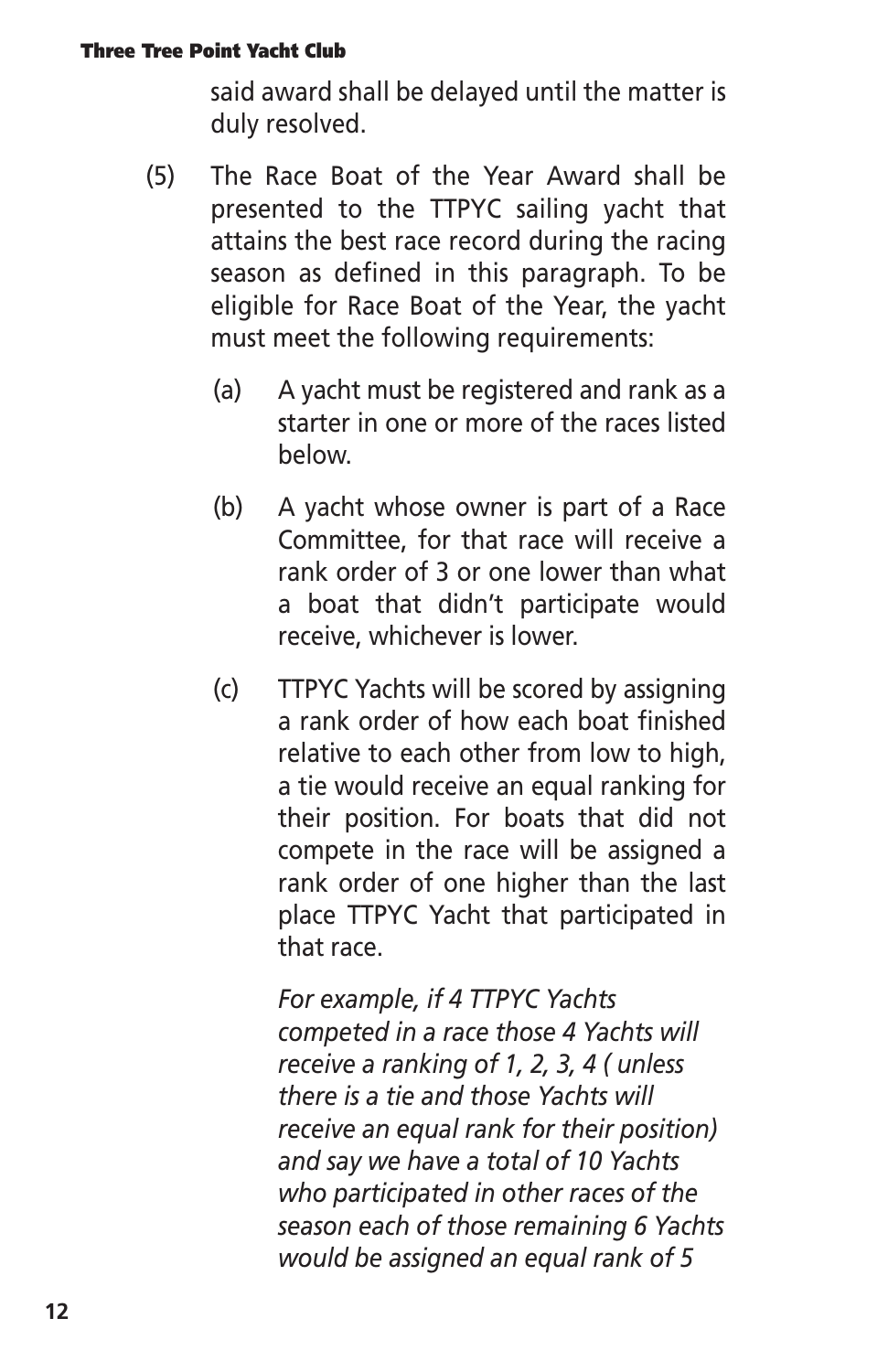*(unless there was a tie, in which case the next higher ranking would be lower) for that race.*

- (d) Each race in the series will be scored separately rather than scoring by the Overall Series ranking. If a particular race is cancelled those races will not be included.
- (e) The Yachts with the lowest average ranking (placement) will be Race Boat of the Year "RBOY". Qualifying races are those races listed below that start between December 1 and September 30:
- **Southern Sound Series**
- **CYCT Harbor Series**
- **TTPYC Spring Series**
- **• TTPYC Summer Series**
- **• TTPYC Commodore's Race**
- **CYCT Point Series races that end before October 1 (typically 1 & 2 of the series)**
- (6) The Race Boat of the Year will be awarded at the annual Change of Watch Banquet.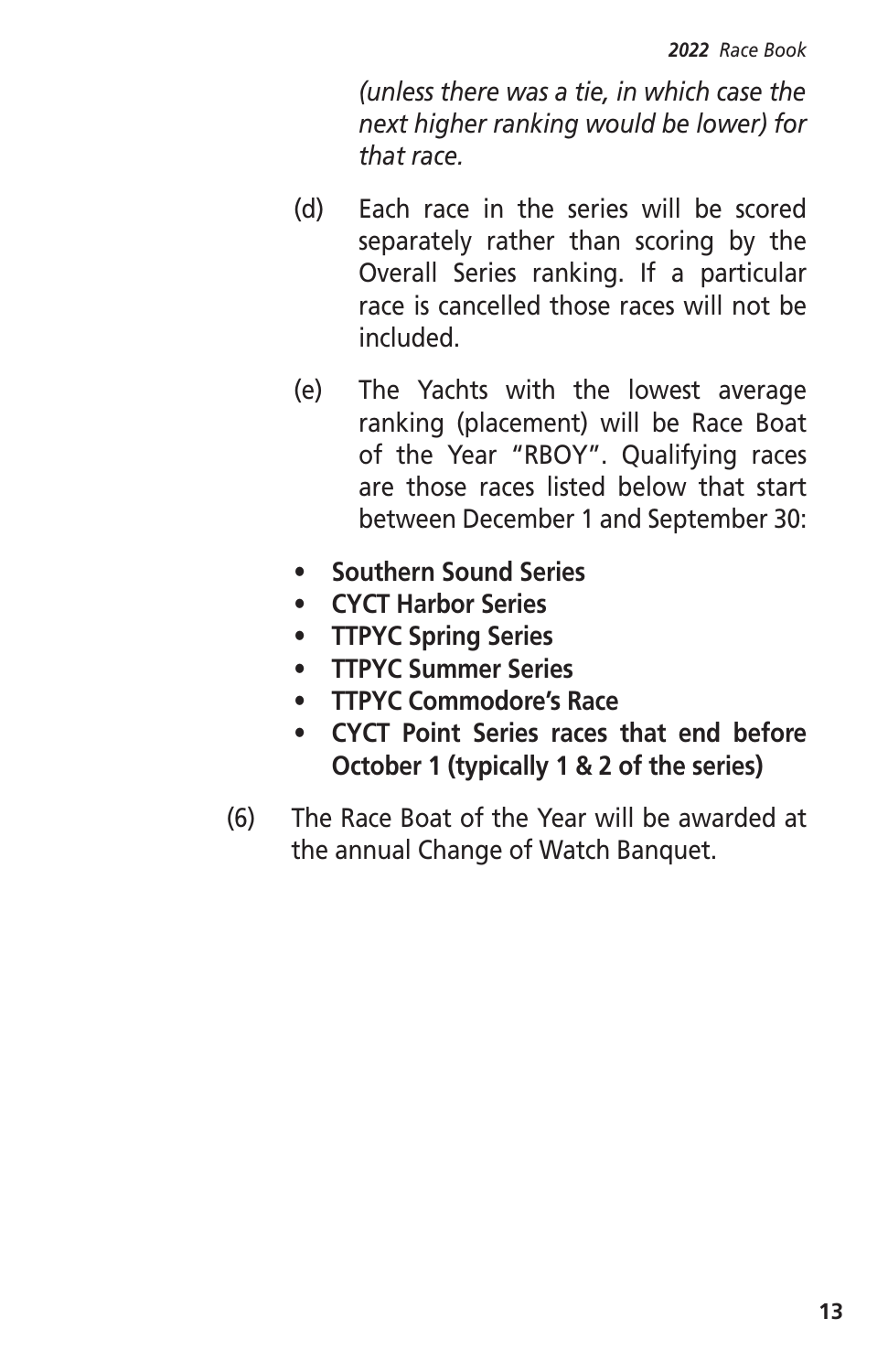# PART II The Sailing Instructions - General

# II-A Status

The Sailing Instructions are effective for all TTPYC sponsored and conducted races and regattas with the exception of the Duwamish Head Race. These Sailing Instructions may alter, amend or better clarify the US Sailing or PIYA rules.

# II-B Rules Affecting the Race

These Sailing Instructions are issued for all TTPYC sponsored and conducted races, unless specifically amended by Race Instructions set forth in Part III of this handbook that are appropriate only to individual races, regattas or series. Additional amendments to both the General and Individual Sailing Instructions may be posted on the TTPYC Official Notice Board as prescribed by paragraph I-C of the Notice of Race. Eligibility of USSER category level is specified on individual Sailing Instruction pages.

# II-C Racing Classes

Assignment of yachts to classes may be made before, after or at a specified pre- race skippers meeting.

# II-D Order and Description of Starting Sequence

- 1) The starting sequence is as described in the RRS, 5 minute sequence.
- (2) The race committee is urged to use multiple short sound signals one minute prior to the 5 minute warning signal as a round up call to racers.

# II-E Starting Area

(1) The starting area is that area within 200 feet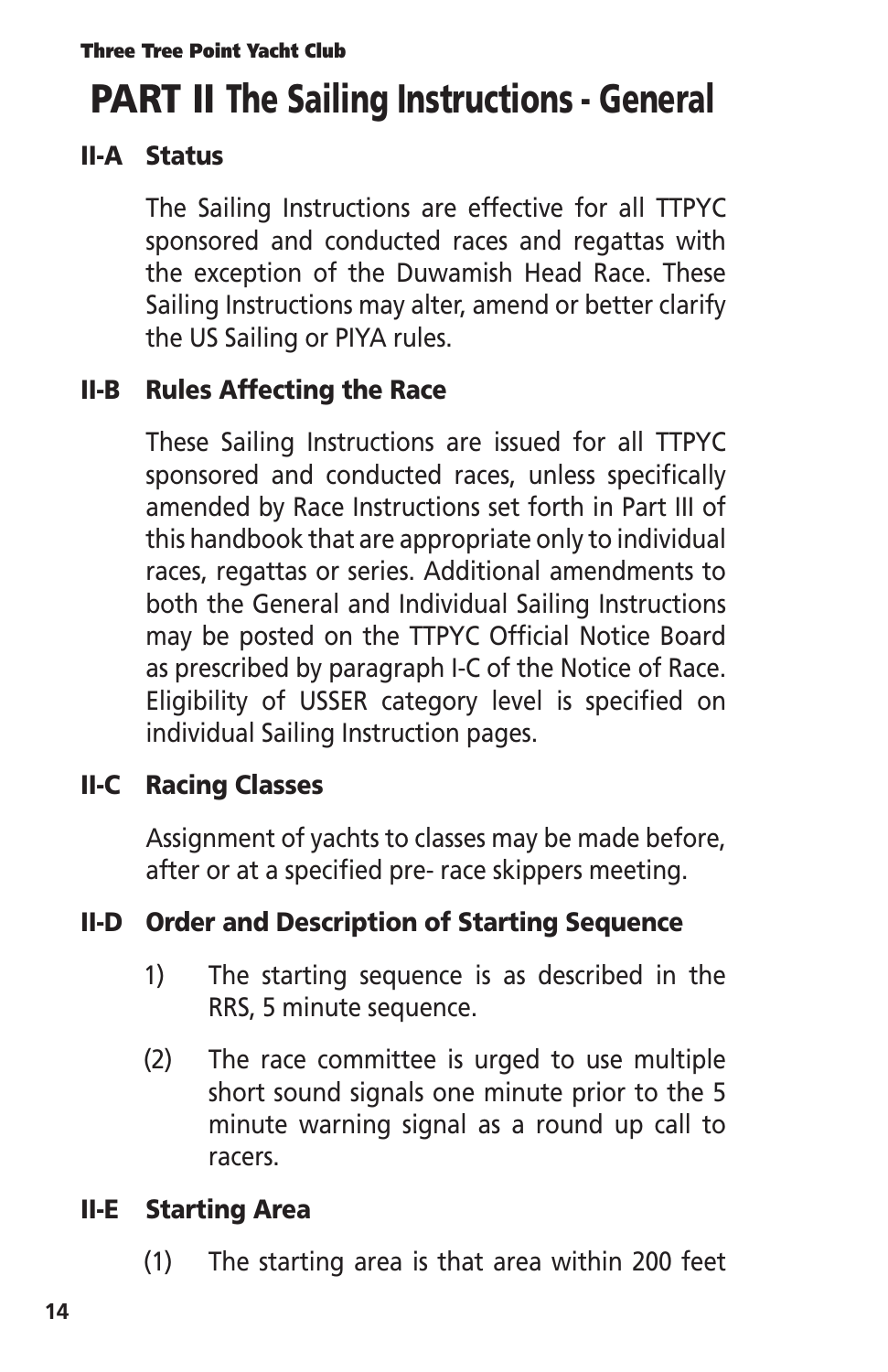either side of the Starting Line and within 200 foot radius of a circle around either end.

- (2) After the Preparatory signal, only those yachts of the class next assigned to start shall be permitted in the Starting Area.
- (3) A yacht in violation of the Starting Area requirements shall be subject to protest by the Race Committee or by another yacht ranking as a starter.

### II-F Start Line

The start line is that line of sight between the Race Committee flag (either on the Race Committee boat or on land) and a starting buoy designated by the Race Committee for starting purposes.

### lI-G Postponement

When a start is postponed, use of engine is allowed to return to the starting area prior to that yacht's new start.

## lI-H Finish Line

- (1) The finish line is the line of sight between the RC flag and the finishing mark designated by the Sailing Instructions or the Race Committee.
- (2) The Race Committee shall endeavor to display a distinctive beacon and to light the finish mark when the finish occurs during darkness.
- (3) In the event the Race Committee Boat is not on station for the finish of any race, the finish line shall be a line extending at right angles to the course from the last mark and of the shortest practical length. In the absence of the Race Committee a yacht shall take her own finishing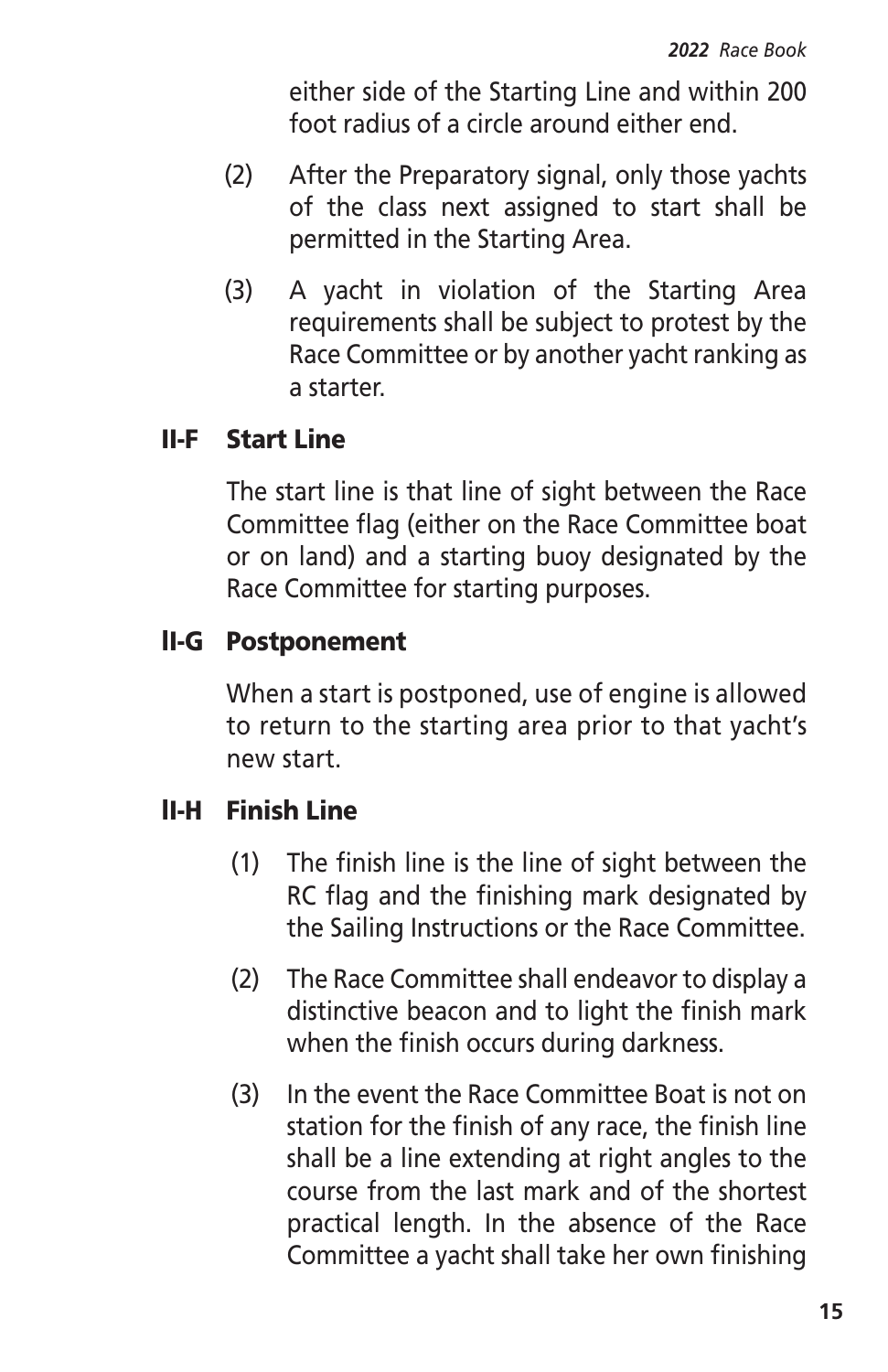time and report it to the Race Committee as soon as possible.

(4) Finish time shall be submitted by email or phone to the Race Fleet Captain or Race Officer. Boats that fail to file a finish time within 24 hours of their finish time shall be scored DNF.

# lI-I Finish Area

- (1) The finish area is that area within 200 feet of either side of the finish line within a 200-foot radius of either end of the line.
- (2) Yachts finishing shall clear the finish area promptly upon finishing and shall remain clear of the finish area until all other yachts have finished racing. Yachts that violate the finish area after finishing, and impede yachts finishing or obscure the Race Committee's view of finishing yachts shall be subject to protest by the Race Committee or by any other yacht racing.

# lI-J Protests

- (1) All protests must be made in accordance with the current RRS.
- (2) The Race Committee conducting the race must be informed of the intention to protest and the yacht protested immediately upon finishing, or, if unable to finish, as soon as possible after the race. If the yacht does not finish, the protest shall be delivered within the time limit for filing a protest.
- (3) RRS pertaining to "Protest Time Limits" is amended to permit a time limit of 24 hours after the finishes of the race, or 48 hours if a Sunday or holiday prevents a postmark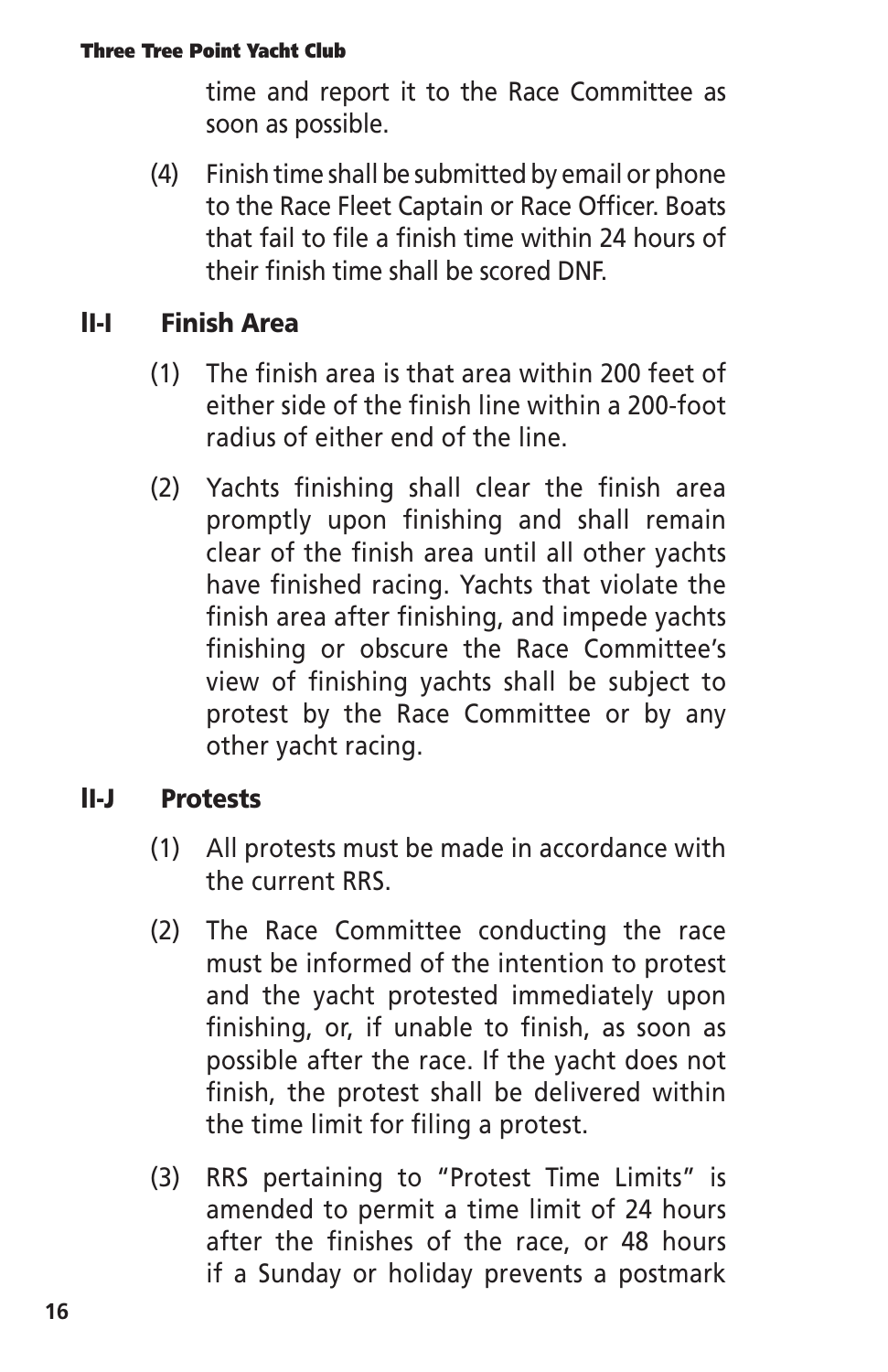within 24 hours of the finish. Protest forms are provided at the back of this book.

*NOTE: Protest filings, instead of mailing, may be emailed or hand delivered to Protest Chairman, Race Fleet Captain or Race Officer if delivered within the time limits listed above.*

## lI-K Use of Engine

- 1) A yacht late for a start may use engine propulsion to traverse a normal direct course from mooring to the nearest edge of the defined Starting Area. The engine must then be stopped and the yacht must permit 4 minutes to elapse before the yacht may start should the class for that start have already started; or if the preparatory signal for that class has been made and the starting signal has not yet been made for that class.
- (2) Use of the engine for propulsion to aid another vessel or another vessel's crew member shall be recorded on a protest form for submission to the Race Committee. The Race Committee shall review the written statement of the incident and deduct all reasonable time involved from the assisting yacht's elapsed time for the race.

## lI-L Withdrawal from the Race

- (1) Yachts withdrawing from a race for any reason shall promptly notify the Race Committee. Notification shall be made by coming close aboard the Race Committee Boat and hailing until acknowledged, or by calling the race committee on VHF Channel 72 or race fleet officer posted in the front of this book.
- (2) Failure to comply with the foregoing without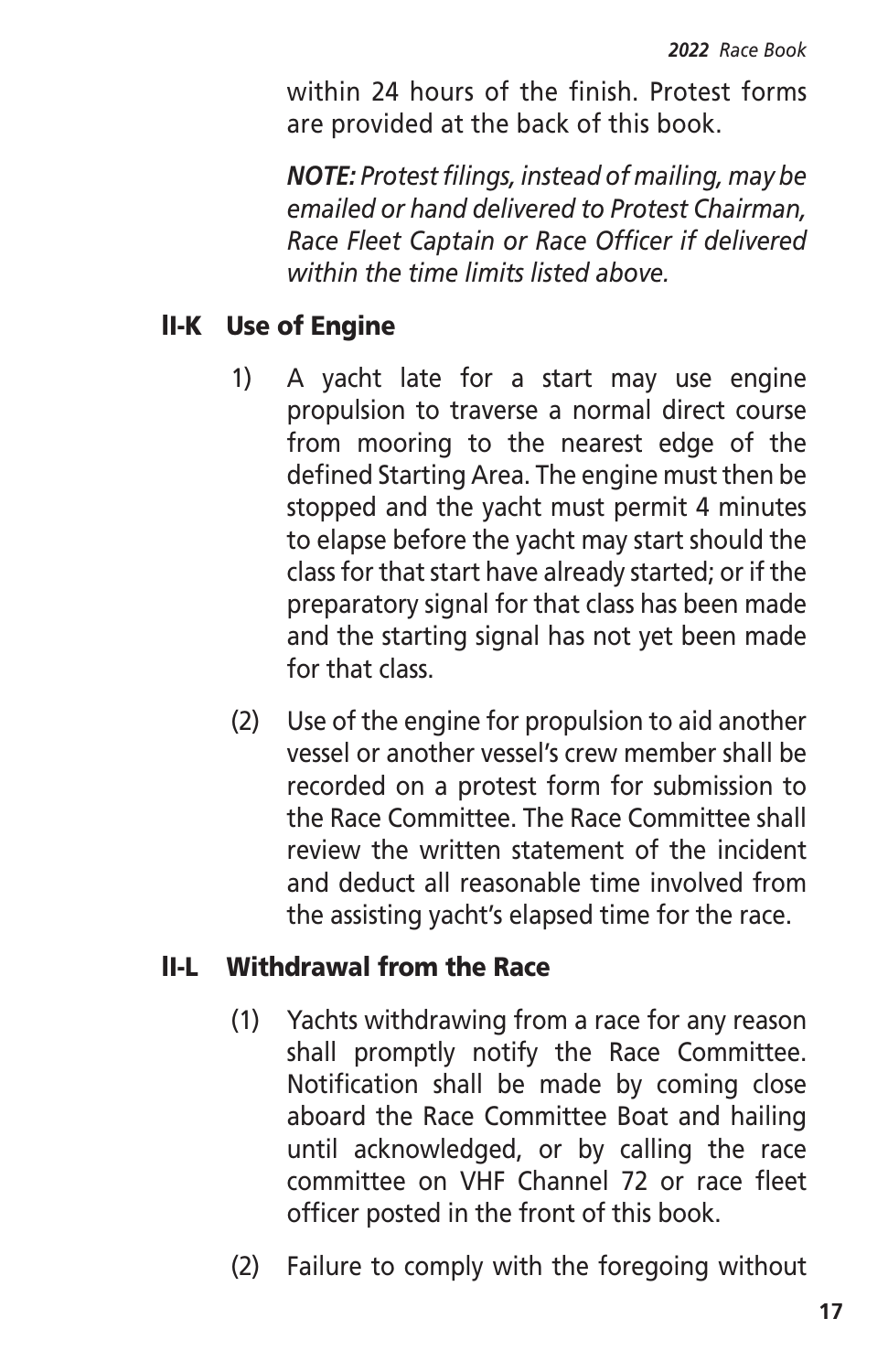#### Three Tree Point Yacht Club

reasonable cause may result in the yacht being scored DSQ and such DSQ shall not count as a throw- out race for scoring purposes. The Race Committee also may take further action where particularly blatant disregard for this report is noted without adequate explanation.

## lI-M Race Committee Boat

- (1) Any yacht ranking as a starter, or finishing a race, which makes physical contact with the Race Committee Boat, shall be disqualified unless a protest is filed against another yacht asserting that the collision was forced in avoiding collision or injury to persons. In either instance the entire incident shall be a matter for a protest hearing unless the owner or skipper of a particular yacht concedes responsibility. The results of the protest hearing by the TTPYC Protest Committee shall in no way relieve any parties from civil liability for damages and or injuries resulting from the incident.
- (2) The Race Committee may use a variety of signs and signals to conduct the racing program. Communications directed to the Race Committee Boat are limited to reporting legitimate emergencies, reporting withdrawal of own or relaying for another yacht, and reporting protests. The Race Committee Boat is required to monitor VHF Channel 14 (Vessel Traffic Service) and VHF Channel 16 (US Distress and Calling). VHF calls to the Race Committee shall be made on Channel 72 to make your report.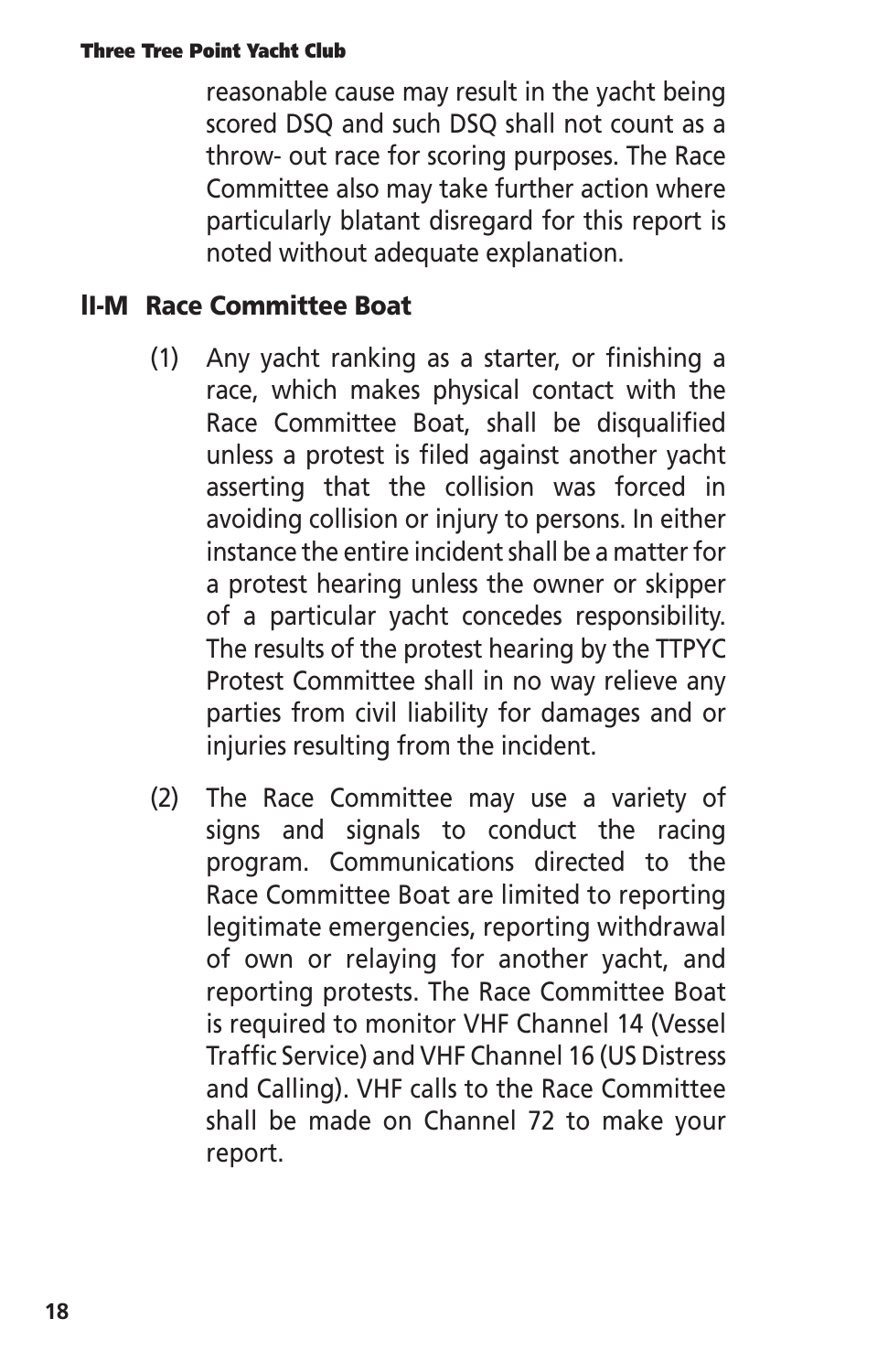(3) The Race Committee Boat shall be considered as a privileged vessel from departure from its mooring until its return to its mooring.

## lI-N Laggard Rule

On a day when multiple races are held, the Race Committee may score the last (laggard) boat of a race as finished when that boat cannot correct into a place other than last. The boat will be informed of finishing either by radio or another boat that is designated by the Race Committee. A boat that realizes it cannot possibly finish an individual race in anything but last, may also request laggard status. The laggard boat can then proceed by motor to the finish line to allow a timely end of that race.

## II-O Shortening Courses

The Race Officer may choose at any time after the start to shorten the course. The Code flag "S" will be displayed along with two sound signals on the committee boat. Skippers will then continue to sail the originally posted course, rounding each mark as required until they can lay a course directly to the new finish line and will finish between the Committee Boat in the direction from the last mark.

## II-P Number of Races in a Series

The race committee will strive to have as many races as possible depending on weather conditions.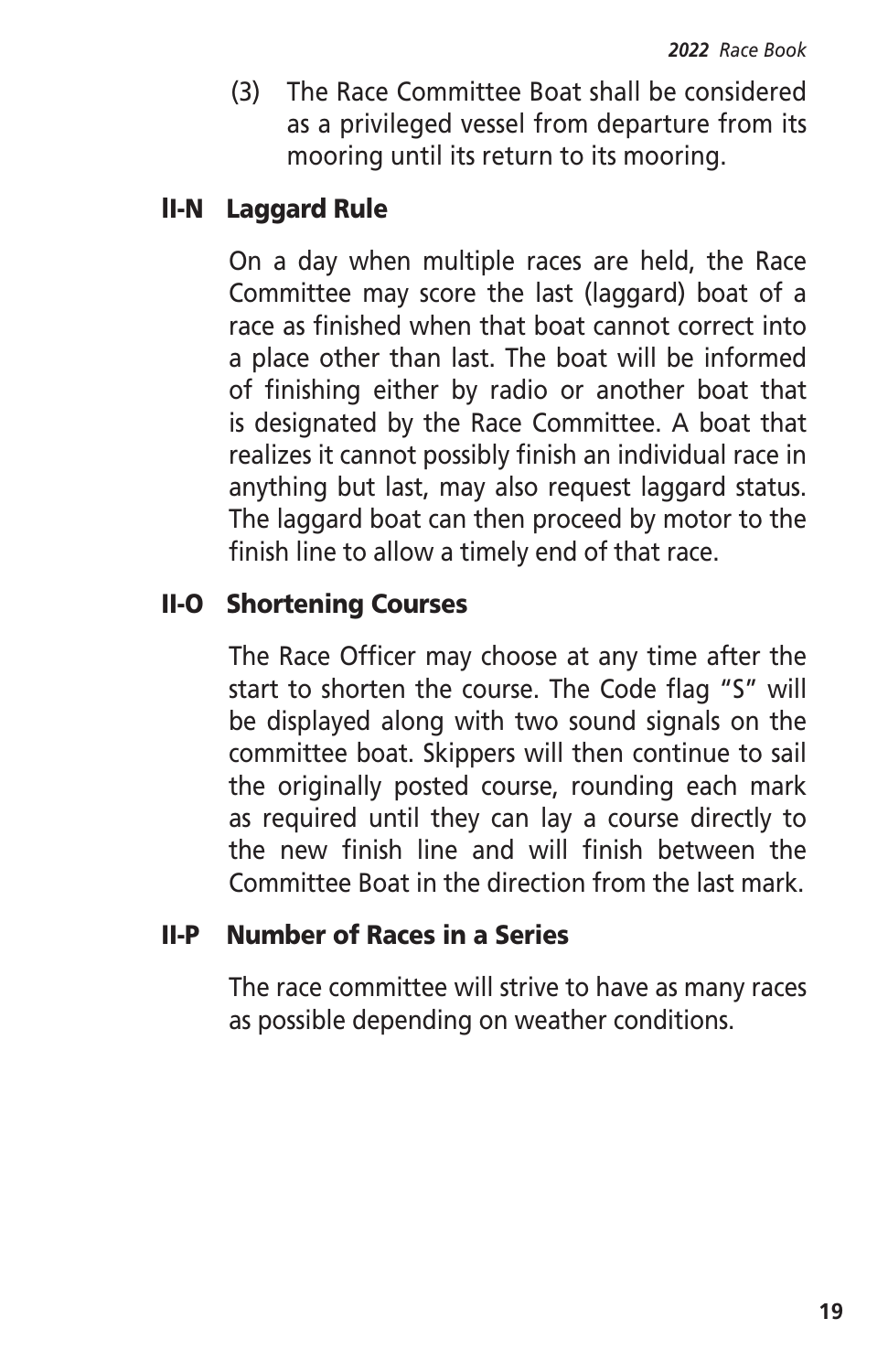# PART III SAILING INSTRUCTIONS

# DUWAMISH HEAD RACE—SOUTHERN SOUND SERIES SOUTHERN SOUND SERIES

The Southern Sound Series consists of four races sponsored by different South Puget Sound yacht clubs. Each sponsoring club conducts one race. Series responsibilities (coordination, publicity, scoring, trophies, etc.) are shared on a rotating basis between the clubs. The five sponsoring clubs signed a Letter of Agreement for the Conduct of the Southern Sound Series in the fall of 1979.

## Southern Sound Series races are:

| Vashon Island Race -        | Tacoma Yacht Club                                       |
|-----------------------------|---------------------------------------------------------|
|                             | <b>Duwamish Head Race - Three Tree Point Yacht Club</b> |
| <b>Toliva Shoals Race -</b> | South Sound Sailing Society/<br>Olympia Yacht Club      |
| <b>Islands Race -</b>       | Gig Harbor Yacht Club                                   |

## Duwamish Head Course:

For complete Duwamish Head Race instructions, refer to the Official Race instructions as published by the Southern Sound Series Council.

Southern Sound Series entry forms, results, and information will be posted as available on their web site: *ssseries.org*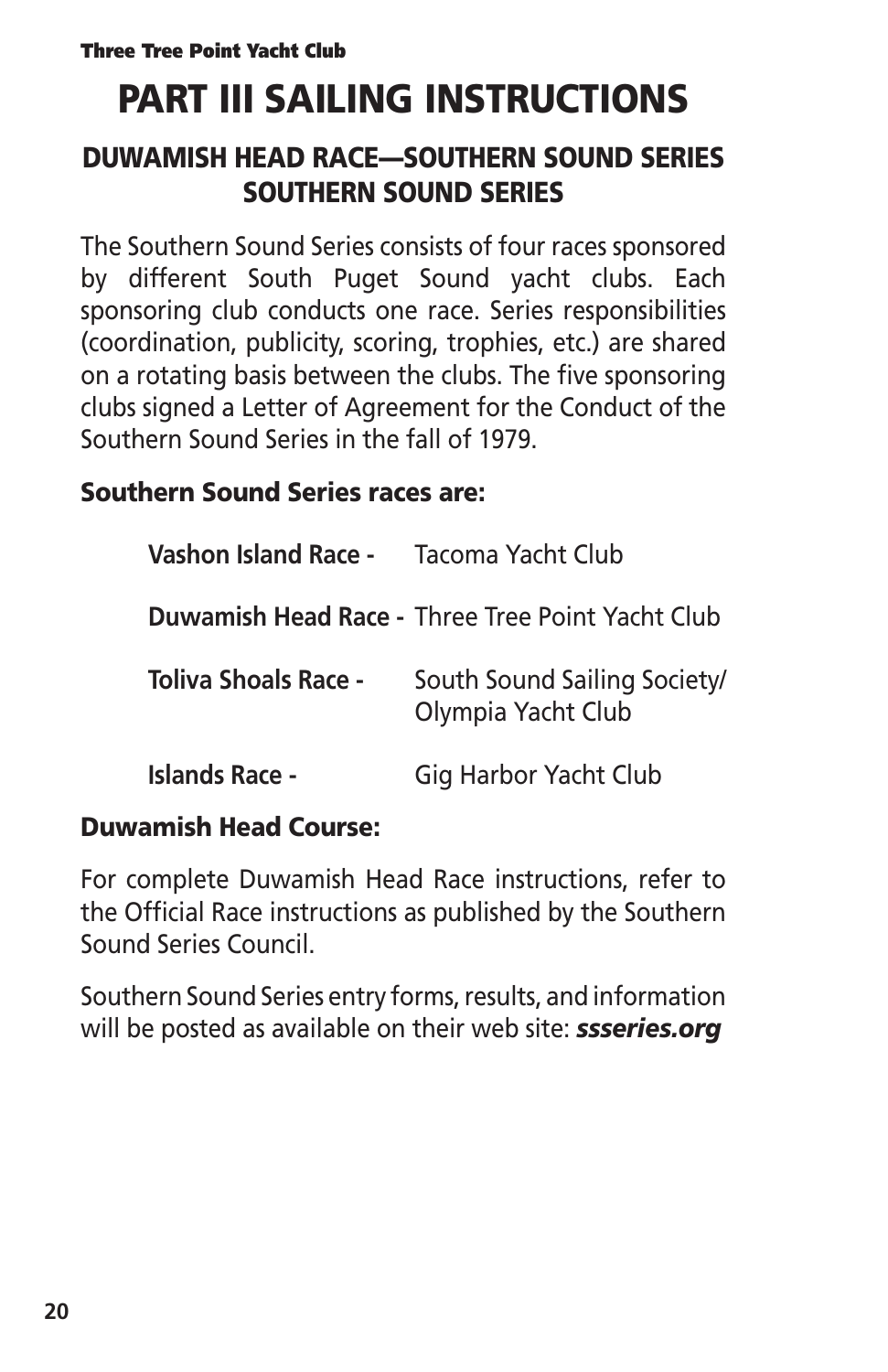# SPRING AND SUMMER SERIES

| <b>Eligibility</b>       | USSER Nearshore yachts or better<br>with additional requirement to have<br>personal lights, (during races that<br>extend into darkness), whistles and<br>radar reflector installed. |
|--------------------------|-------------------------------------------------------------------------------------------------------------------------------------------------------------------------------------|
| <b>Start/Finish line</b> | Between the Committee Boat and<br>start/finish buoy offshore of the Des<br>Moines Marina.                                                                                           |
| Course                   | As designated by placards posted<br>on the committee boat. See Section<br>IV of this handbook for a complete<br>description of all marks.                                           |
| <b>Number of Races</b>   | race per evening. Special<br>One<br>Instructions The "Laggard Rule" will<br>be in effect. See section II-N.                                                                         |
| <b>Start Time</b>        | <b>Evening races:</b><br>First Warning 1825<br>First Start 1830                                                                                                                     |
| <b>Time Limit</b>        | 3 hours for each race.                                                                                                                                                              |
| <b>Series Entry Fee</b>  | \$35.00 per series                                                                                                                                                                  |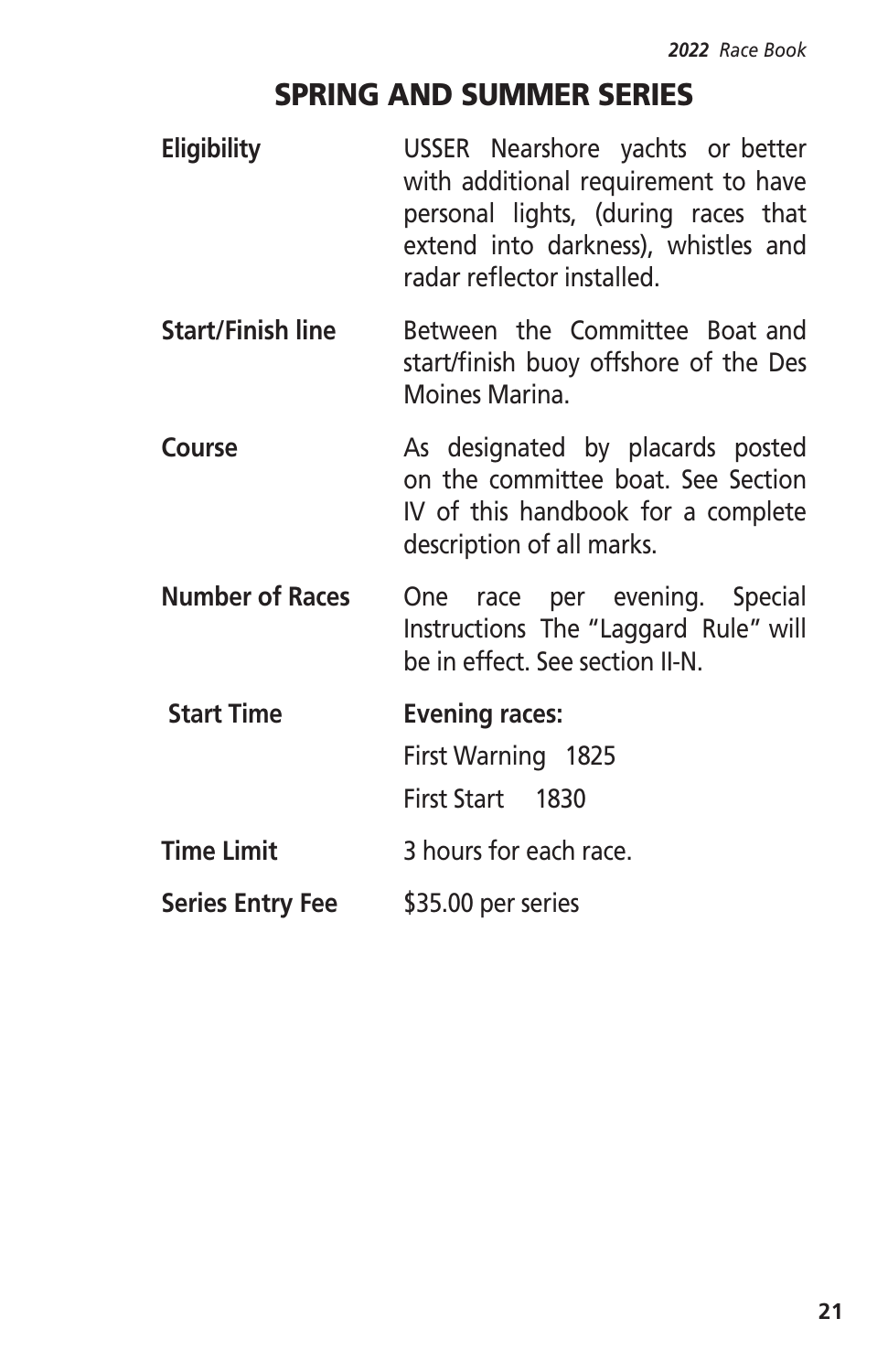# ANNUAL COMMODORE'S TROPHY RACE — August 27 —

| Eligibility                 | USSER Nearshore yachts or better. All<br>owners or skippers are eligible to register<br>for and participate. Temporary handicaps<br>will be issued as needed to all boats not<br>regularly racing.                                                   |
|-----------------------------|------------------------------------------------------------------------------------------------------------------------------------------------------------------------------------------------------------------------------------------------------|
| <b>Special Instructions</b> | Minimum of three crew, including skipper,<br>required on each competing yacht. Also<br>all boats to carry installed radar reflectors<br>and crews to have whistles.                                                                                  |
|                             | The winner of the Commodore's Trophy<br>Race shall receive a gold burgee to keep.                                                                                                                                                                    |
| <b>Start Line</b>           | Start between the Committee boat and<br>start mark "K" in front of the Des Moines<br>Marina keeping the "K mark to port. OR<br>start between the RC flag at the end of<br>the Des Moines fishing pier and "K" mark<br>leaving "K" mark to starboard. |
| Course                      | K C J K C J K, Leave start mark as described<br>above, leave all remaining marks to port.                                                                                                                                                            |
| <b>Finish Line</b>          | "K" mark and the start/finish committee<br>boat or RC Flag on fishing pier. Finish in<br>an easterly direction finishing with "K"<br>mark to port.                                                                                                   |
| <b>Distance</b>             | 18.2 nautical miles (unless course<br>is.<br>shortened).                                                                                                                                                                                             |
| <b>Shortened Course</b>     | Race may be shortened at discretion of<br>the Race Committee at any mark.                                                                                                                                                                            |
| <b>Skipper's Meeting</b>    | At the Marina Office 0900                                                                                                                                                                                                                            |
| <b>Start Time</b>           | First Warning<br>10:25<br>First Start 10:30                                                                                                                                                                                                          |
| <b>Time Limit</b>           | No yacht may finish later than 1730 hours.                                                                                                                                                                                                           |
| <b>Race Entry Fee</b>       | \$25.00                                                                                                                                                                                                                                              |
|                             |                                                                                                                                                                                                                                                      |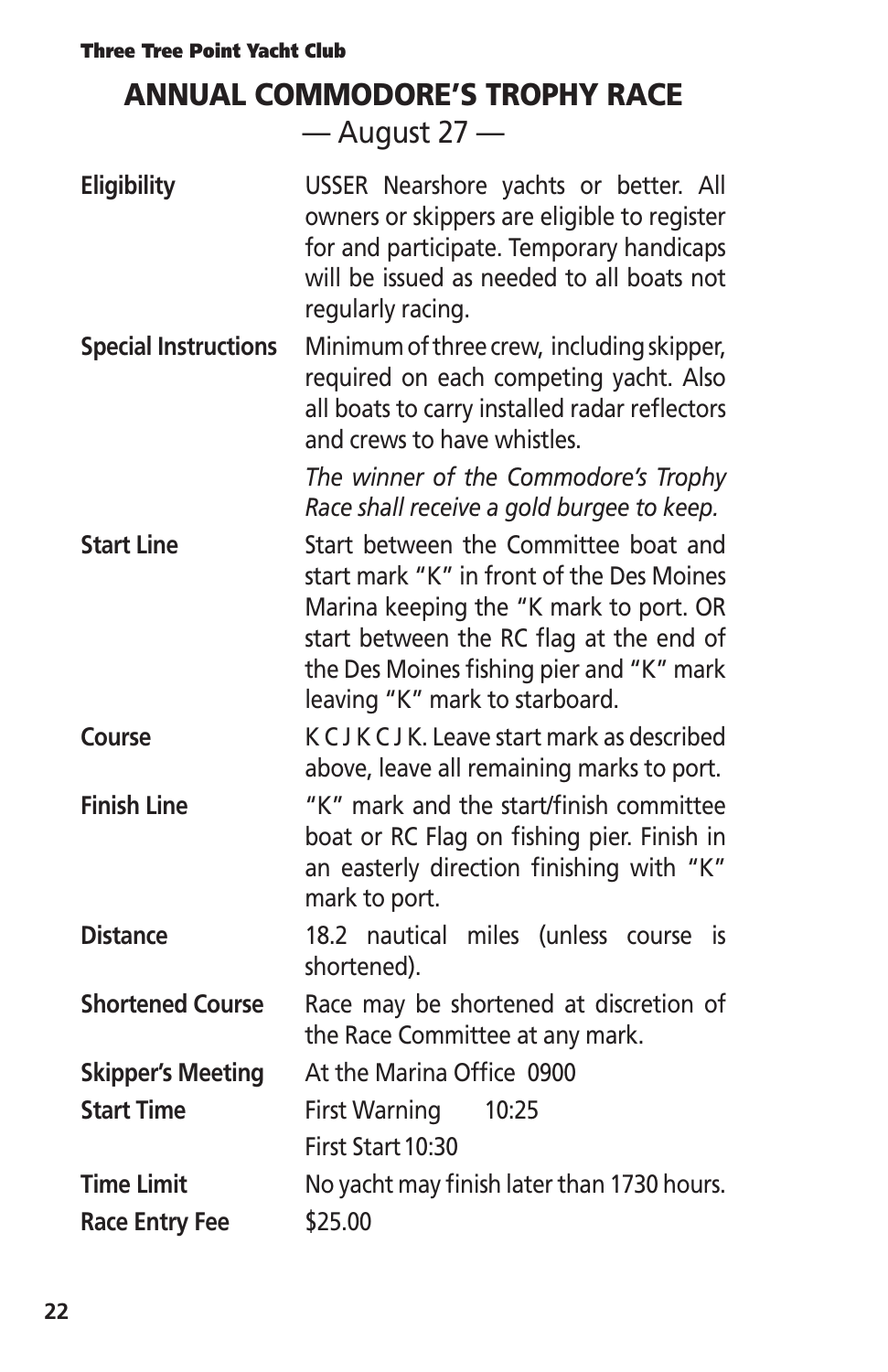# PART IV MARKS AND COURSES

## IV-A Courses

Color coded placards will be displayed on the Committee boat for each mark to be rounded, beginning with the starting line and ending with the number of laps to be raced (if greater than 1). The placards will be red if the mark is to be left to port and green if the mark is to be left to starboard.

**Example:** A-L-A 2 (A-L-A all red) Means to start between the Committee boat and mark A, passing buoys A-L-A to port, and go around the course twice.

## IV-B Multiple Courses

In the event two or more courses are to be used, a placard indicating individual classes will precede each of the posted courses.

|  | Example: SPA ALIA2 | SPA/SPB ALHA2 |      |
|--|--------------------|---------------|------|
|  | SPB ALIA           | or $ $ SP C   | ALHA |
|  | SPC AKHA2          |               |      |

|      | SPA ALIA2  | SPA/SPB ALHA2 |         |
|------|------------|---------------|---------|
| SP B | $A \cup A$ | or $ $ SP C   | A I H A |

## IV-C Racing Marks and Descriptions

*(See racing area chart on back cover for approximate mark locations)*

- **A-** Permanent TTPYC spar buoy off the southwest corner of Des Moines Marina breakwater
- **B-** Temporary buoy set approx. 1.5 NM north of fishing pier
- **C -** Permanent TTPYC spar buoy 0.1 NM south east of Three Tree Point
- **G-** Red nun buoy in entrance to Quartermaster Harbor
- **H -** Temporary buoy set 0.2 NM south of "A" mark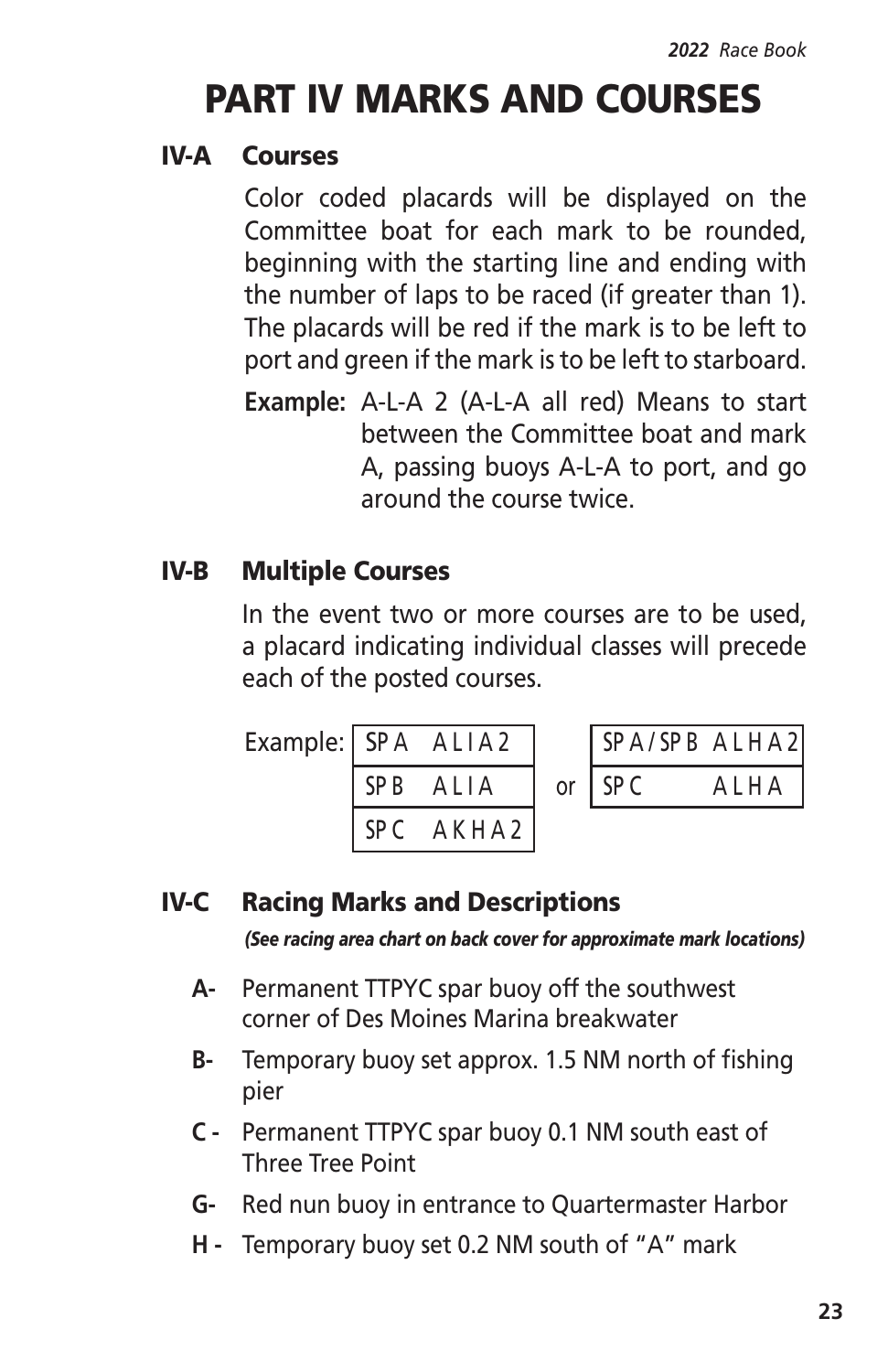#### Three Tree Point Yacht Club

- **I-** Permanent TTPYC spar buoy approx. 1.0 NM south of fishing pier
- **J-** Permanent TTPYC spar buoy set 0.5 NM south west of Pt. Robinson
- **K-** Permanent TTPYC spar buoy set 0.5 NM north of "A" mark and 400 yards north of the fishing pier.
- **L-** Permanent TTPYC spar buoy approx. 0.7 NM north of fishing pier

## IV-D Buoy Distances

Official Course Distances in Nautical Miles. Also please use the GPS format of DD'MM.MM'

| <b>Course NM</b>        |             | Course NM Course NM        | <b>Course NM</b> |
|-------------------------|-------------|----------------------------|------------------|
| $A - B$ 1.8             | $B - C$ 1.7 | $C-I$ 4.3                  | $H - L$ 1.3      |
| $A - C$ 3.6             | $B - H$ 2.0 | $ C - J$ 3.95 $ I - J$ 1.8 |                  |
| $A - H$ 0.2             | $B - 1$ 2.8 | $C - K$ 3.1                | $1 - K$ 1.2      |
| $A-I$ 07                | $B - J$ 2.5 | $C - L$ 2.5                | $I - L$ 1.8      |
| $A - J$ 2.0             | $B - K$ 1.3 | $H - 1$ 0.5                | $J - K$ 2.05     |
| $A - K$ 0.5             | $B - L$ 0.7 | $H - J$ 2.0                | $J - L$ 2.52     |
| $\mathbf{\Delta}$ - 1 1 | $C - H$ 3.8 | $H - K$ 07                 | $K-L$ 06         |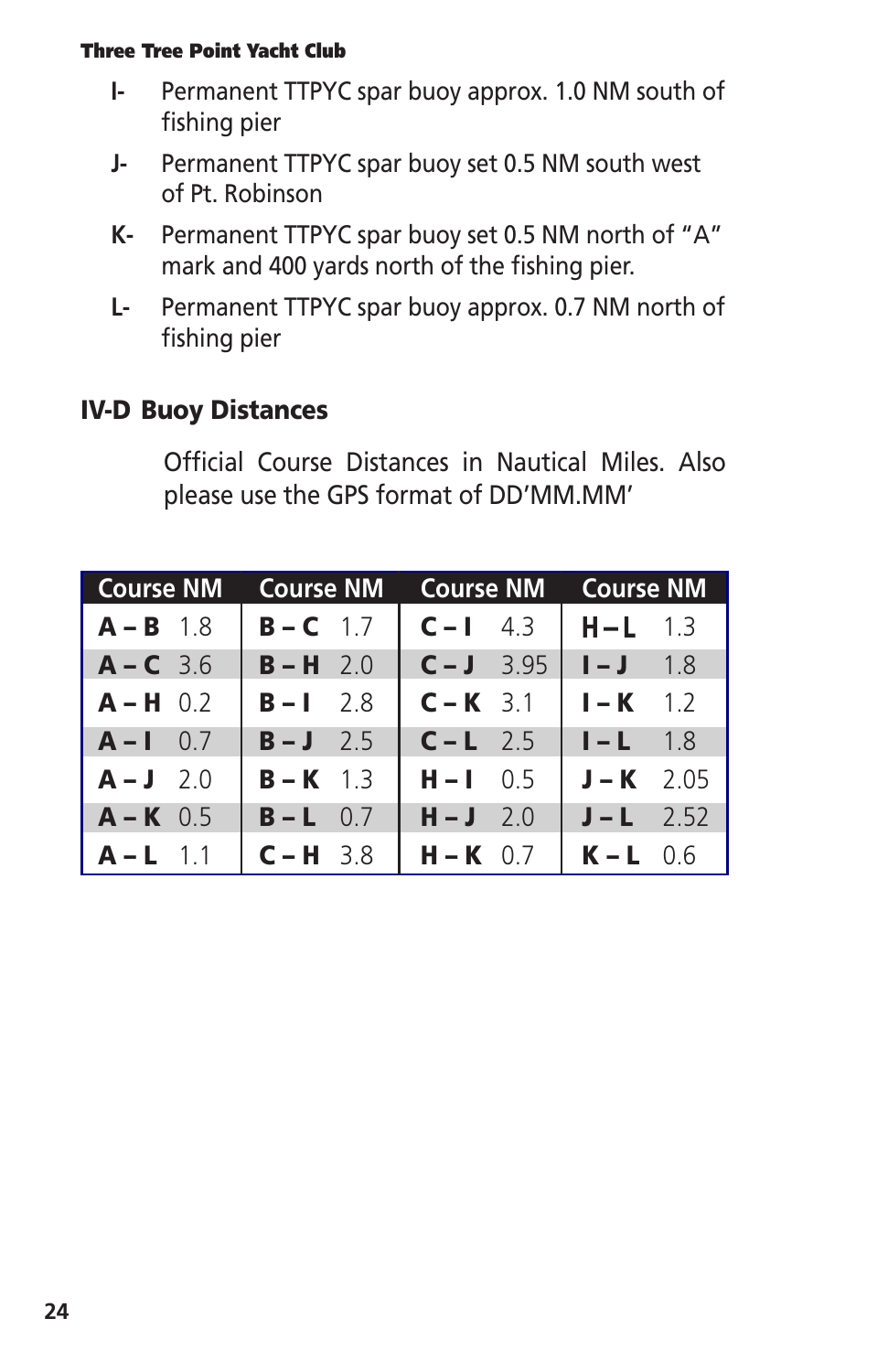### IV-E Buoy Locations

Location in GPS format of DDº MM.MMM

## NOTE! BUOY LOCATIONS UPDATED ON 12/15/2021

|   | A N 47° 23' 833<br>W 122° 19' 985<br>Depth $-$ 82ft++         | L N 47° 24' 768<br>W 122° 20' 809<br>Depth $-66$ ft++                                         |
|---|---------------------------------------------------------------|-----------------------------------------------------------------------------------------------|
|   | $CN 47^{\circ} 26' 894$<br>W 122° 22' 892<br>Depth - 184 ft++ | $B*$ N47° 25' 322<br>W122° 21' 338<br>Depth $-90$ ft+                                         |
|   | <b>K</b> $N$ 47° 24′ 241<br>W 122° 20' 219<br>Depth -111 ft++ | G N 47° 20.930<br>W 122° 28.760<br>Depth $-38$ ft+                                            |
| ı | N 47° 23' 198<br>W 122° 20' 036<br>Depth $-88$ ft++           | $H^*$ N47° 23.609<br>W122°19' 995<br>Depth $-90$ ft+                                          |
|   | N 47° 23' 001<br>W 122° 22' 616<br>Depth $-73$ ft++           | NOTE: Strobe lights on<br>race marks are not<br>allowed by USCG<br>(only incandescent lights) |

- *\* Temporary Mark Locations*
- *+ Depth at mean LLW per USCG*
- *++ Depth at mean LLW per TTPYC*
- *(1) 0.6 NM North of L Mark, Depth 90ft*
- *(2) 400yd South of A Mark, range mark at South end breakwater with water tower. Depth 90ft*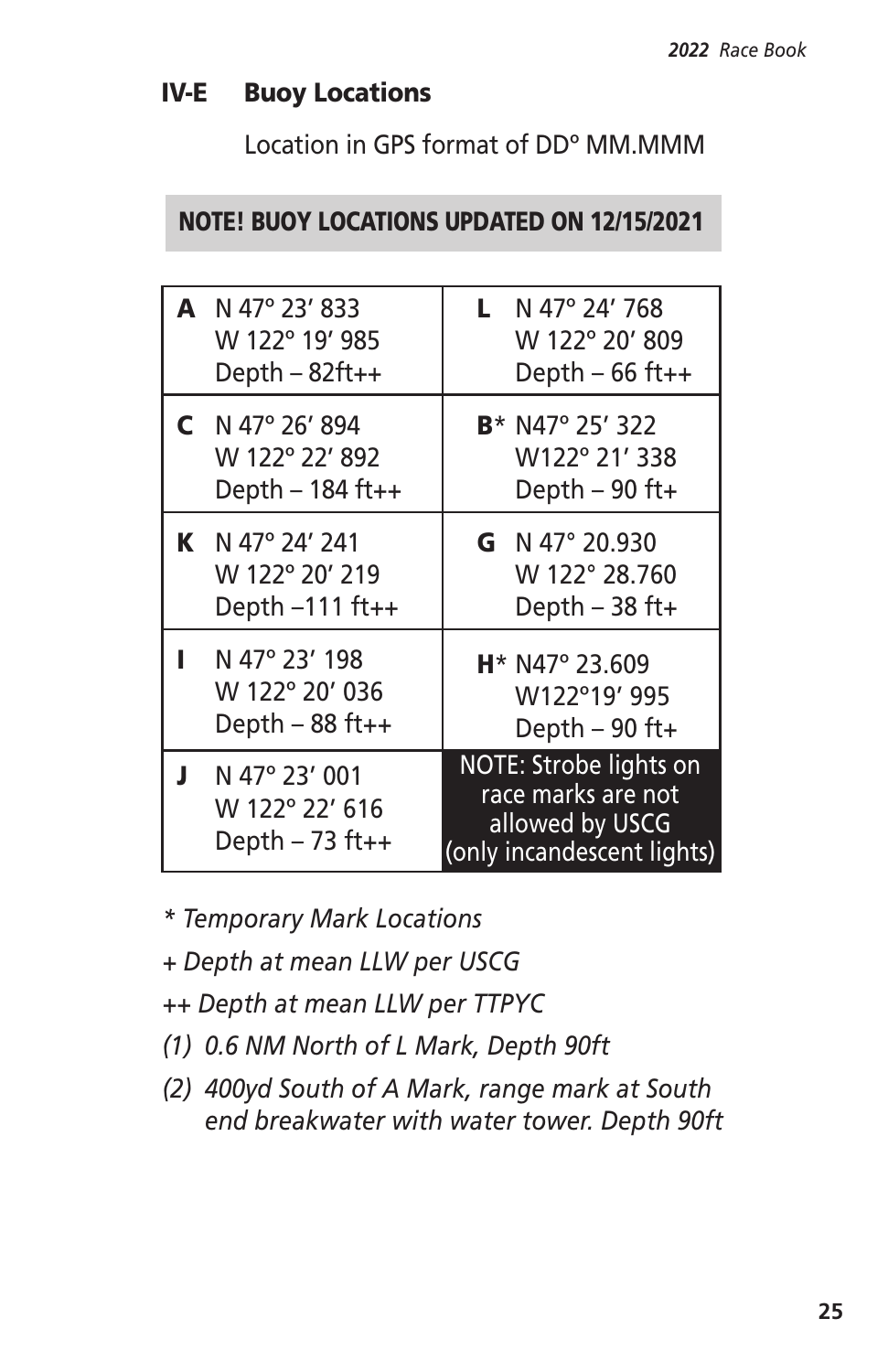# TTPYC RACE REGISTRATION

Registering and Scoring for all TTPYC races will be through Regatta Network.

# YOU MUST REGISTER ONLINE TO GET SCORED!

We have a link to the registration form at ttpyc.org, but you can also go to the Regatta Network web page (regattanetwork.com).

- 1) Click on *Calendar* at the banner at the top left of the page
- 2) Click on the *"All Events"* tab.
- 3) Under *Current Events*, you can Filter By State select Washington so that our races will be easier to find. They will all start with TTPYC.
- 4) To get to the *Registration Form*, click on *Register Online* next to the TTPYC event.
- 5) *Type in Skipper Information*. If you submit a US Sailing number, the information will be automaticly filled in from US Sailing (*See box just under Skipper First and Last Name.*)
	- *Fields marked with a "\*" are required (unless stated otherwise).*
	- If you have registered using US SAILING Regatta Network in the past: just enter your name and US SAILING Number. Then click the 'Retrieve My Information' button to retrieve your contact information tied to your US SAILING number.
- 6) *Type in Boat Information.* If you do not have a sail number, type in **"none"**. Under Desired Class click on **"Please Select"** and select the class you want to race under. Type your rating, as you know it below. Your rating will be checked with PHRF and/or our club's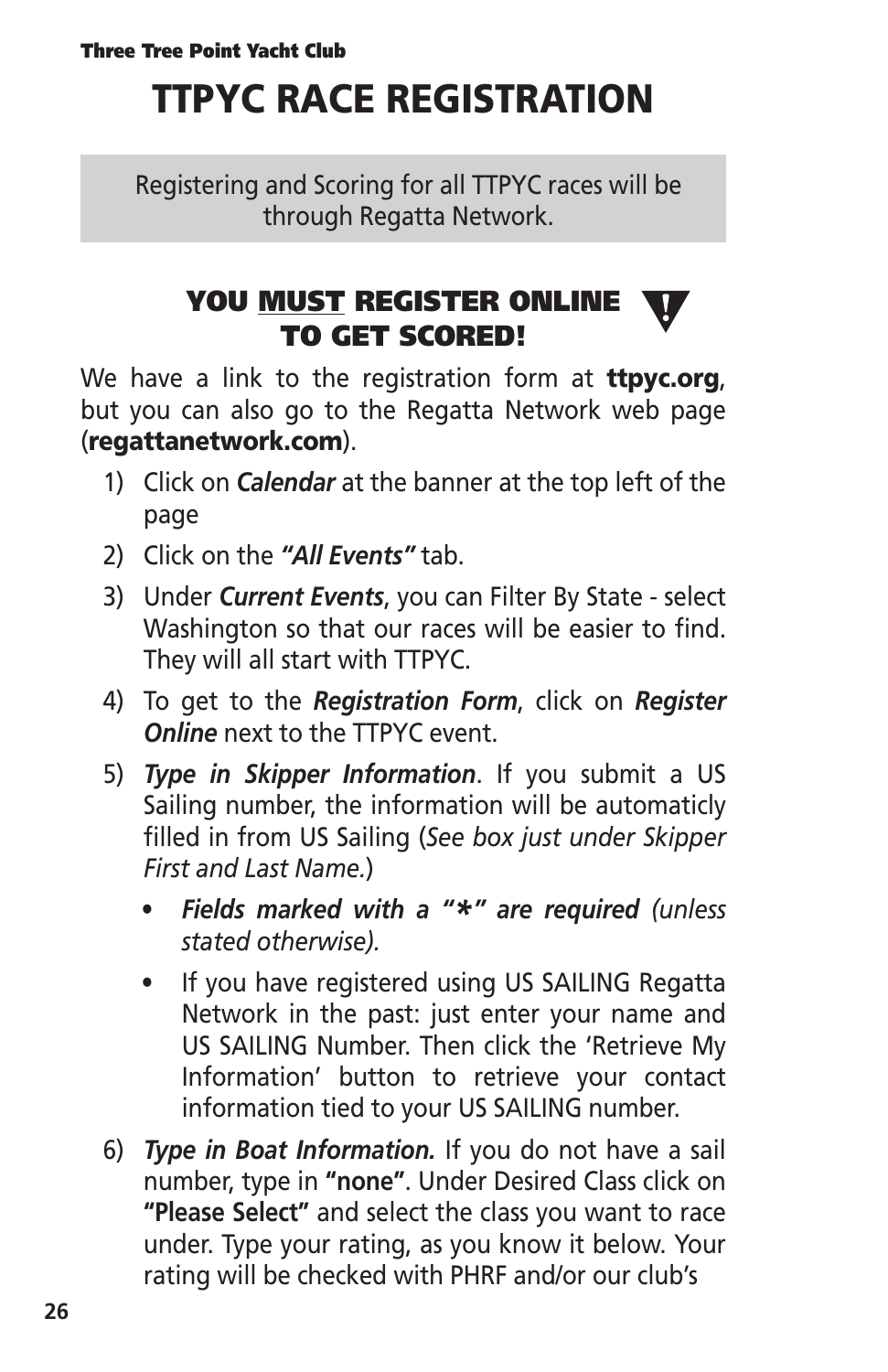7) You must click on **"Yes"** under **"I agree to the above:"** in order to continue. Then click on **Enter My Registration**. You will be directed to a page to pay for the series or race.

You will get an email from Regatta Network when you have successfully registered. **IF YOU DO NOT**, call Kathryn Brunette-Harang at 206-676-216.

There will be an automatic \$5.00 increase in the race fee if you register after the first race of a series.

Remember: You **MUST** register on Regatta Network to be scored.

*If you need any help with registration, feel free to call*  Kathryn Brunette-Harang at 206-676-216*.*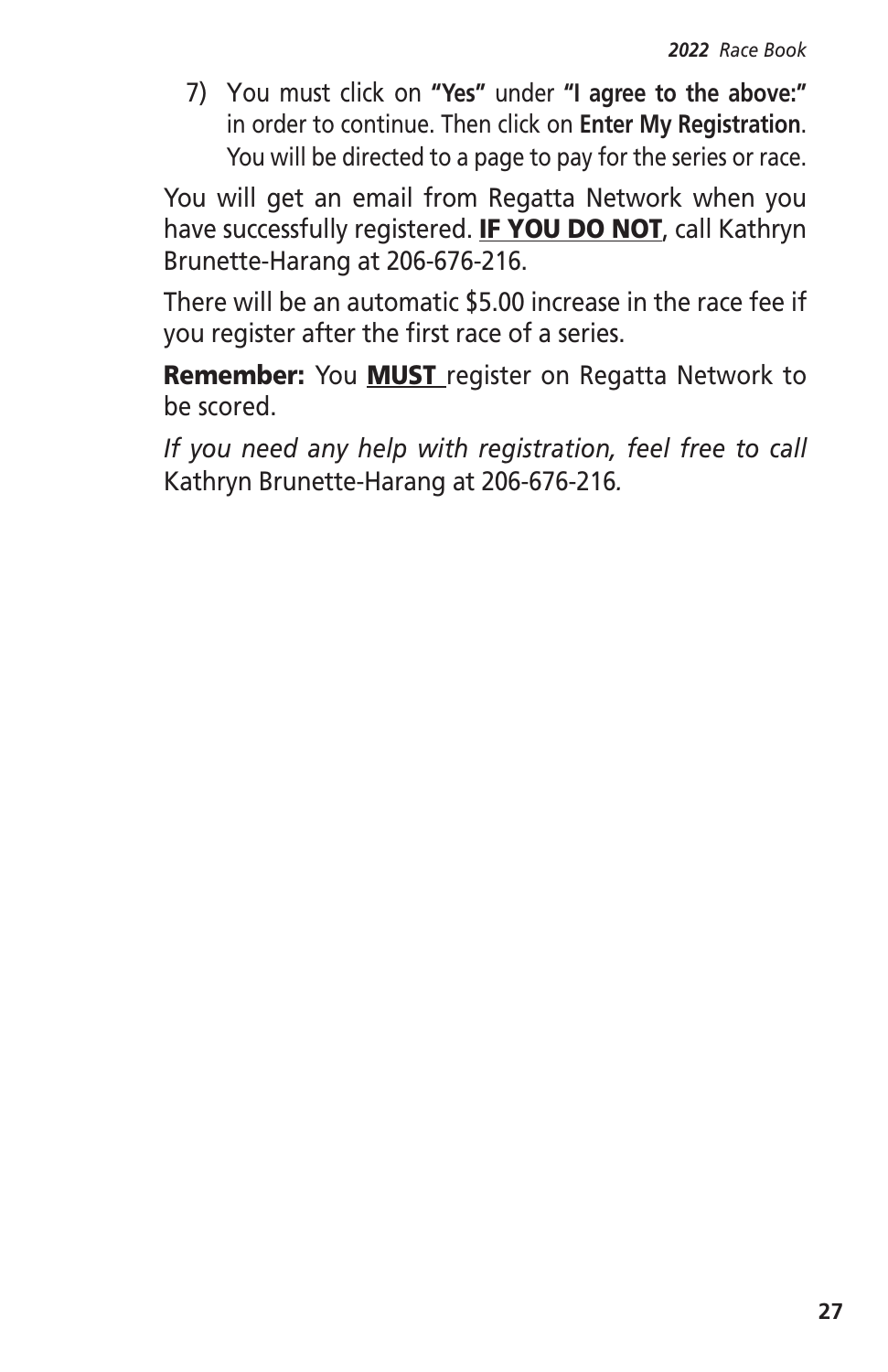# THE TTPYC RACE CALENDAR IS NOW ONLINE:

**— Check these websites links for all TTPYC —**

**Race & Cruise Events**

# ttpyc.org/events

# ttpyc.org/race-schedule

• Up-to-date Race details to be provided at ttpyc.org under the Race Tab.

# ttpyc.org/cruise-schedule

• Watch for new social/cruise events in the TTPYC Barnacle & website as they are planned and scheduled, and for up-to date event details.

### n n n

**— Check this website for all CYCT Series Races —**

# cyct.com/racing

**NOTE:** To register for CYC Tacoma races go to: cyct.com/racing print and fill out the "CYCT Race Entry Form". Mail your check and entry form to the address on the form. For more information see "CYCT General sailing Instructions/Race Book at: cyct.com/ racing/race-book/

### n n n

**— Check this website for all South Sound Series Races —**

## ssseries.org

• Watch for new social/cruise events in the TTPYC Barnacle & website as they are planned and

scheduled, and for up-to date event details.

#### **– See the SARC Calendar for all other races in the sound – Found at 48north.com**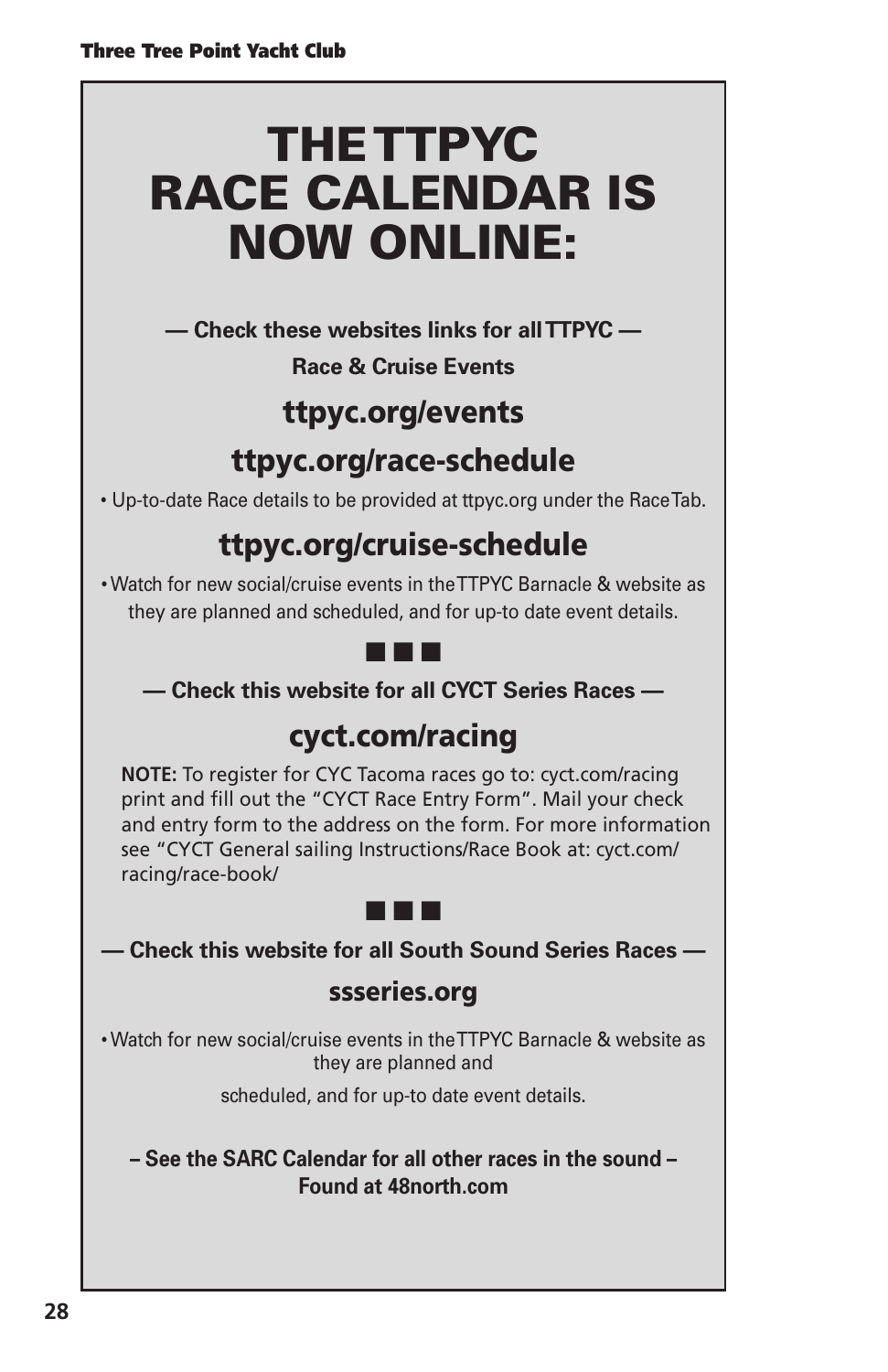# Race Protest Form

| Time of Incident: ________________________              |                                                                                                                                                                                                                                |
|---------------------------------------------------------|--------------------------------------------------------------------------------------------------------------------------------------------------------------------------------------------------------------------------------|
|                                                         |                                                                                                                                                                                                                                |
|                                                         | Whose helmsman $\Box$ I have $\Box$ have not informed. (check one)                                                                                                                                                             |
|                                                         |                                                                                                                                                                                                                                |
|                                                         | (Attach statement of the facts, include sketch of incident. Failure to comply may invalidate protest.)                                                                                                                         |
|                                                         |                                                                                                                                                                                                                                |
| Wind direction: ____________ Strength: ___________      |                                                                                                                                                                                                                                |
| Tide direction: ________________ Strength: ____________ |                                                                                                                                                                                                                                |
| Water depth (if relevant): __________                   |                                                                                                                                                                                                                                |
| Time Protest Flag was flown:____________________        |                                                                                                                                                                                                                                |
|                                                         |                                                                                                                                                                                                                                |
|                                                         |                                                                                                                                                                                                                                |
|                                                         |                                                                                                                                                                                                                                |
|                                                         |                                                                                                                                                                                                                                |
|                                                         |                                                                                                                                                                                                                                |
|                                                         | Witness 1: North Communication of the Communication of the Communication of the Communication of the Communication of the Communication of the Communication of the Communication of the Communication of the Communication of |
|                                                         |                                                                                                                                                                                                                                |
|                                                         |                                                                                                                                                                                                                                |
|                                                         |                                                                                                                                                                                                                                |
|                                                         |                                                                                                                                                                                                                                |
|                                                         |                                                                                                                                                                                                                                |
|                                                         |                                                                                                                                                                                                                                |

MAIL TO: ATTN.: PROTEST TTPYC PO BOX 98700 DES MOINES, WA 98198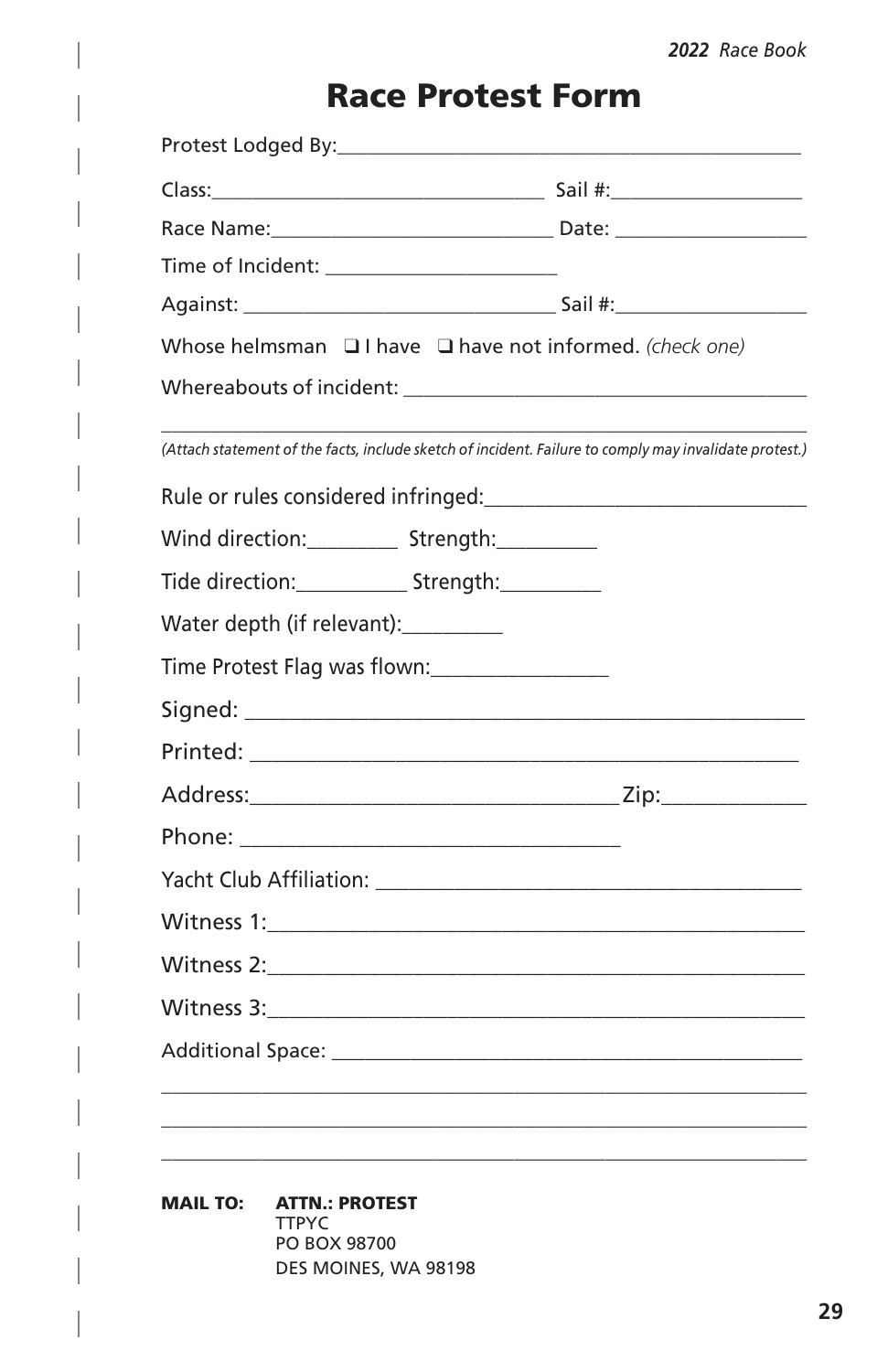| FOR PROTEST COMMITTEE USE ONLY                                                         |  |
|----------------------------------------------------------------------------------------|--|
|                                                                                        |  |
| Received by Protest Committee:______________________________(date) _____________(time) |  |
| <b>FACTS FOUND</b>                                                                     |  |
|                                                                                        |  |
|                                                                                        |  |
|                                                                                        |  |
|                                                                                        |  |
|                                                                                        |  |
| <b>DECISION &amp; GROUNDS for DECISION</b>                                             |  |
|                                                                                        |  |
|                                                                                        |  |
|                                                                                        |  |
|                                                                                        |  |
|                                                                                        |  |
|                                                                                        |  |
|                                                                                        |  |
|                                                                                        |  |
| (Chairman)                                                                             |  |
| <b>Additional Space:</b>                                                               |  |
|                                                                                        |  |
|                                                                                        |  |
|                                                                                        |  |
|                                                                                        |  |
|                                                                                        |  |
|                                                                                        |  |
|                                                                                        |  |
|                                                                                        |  |
|                                                                                        |  |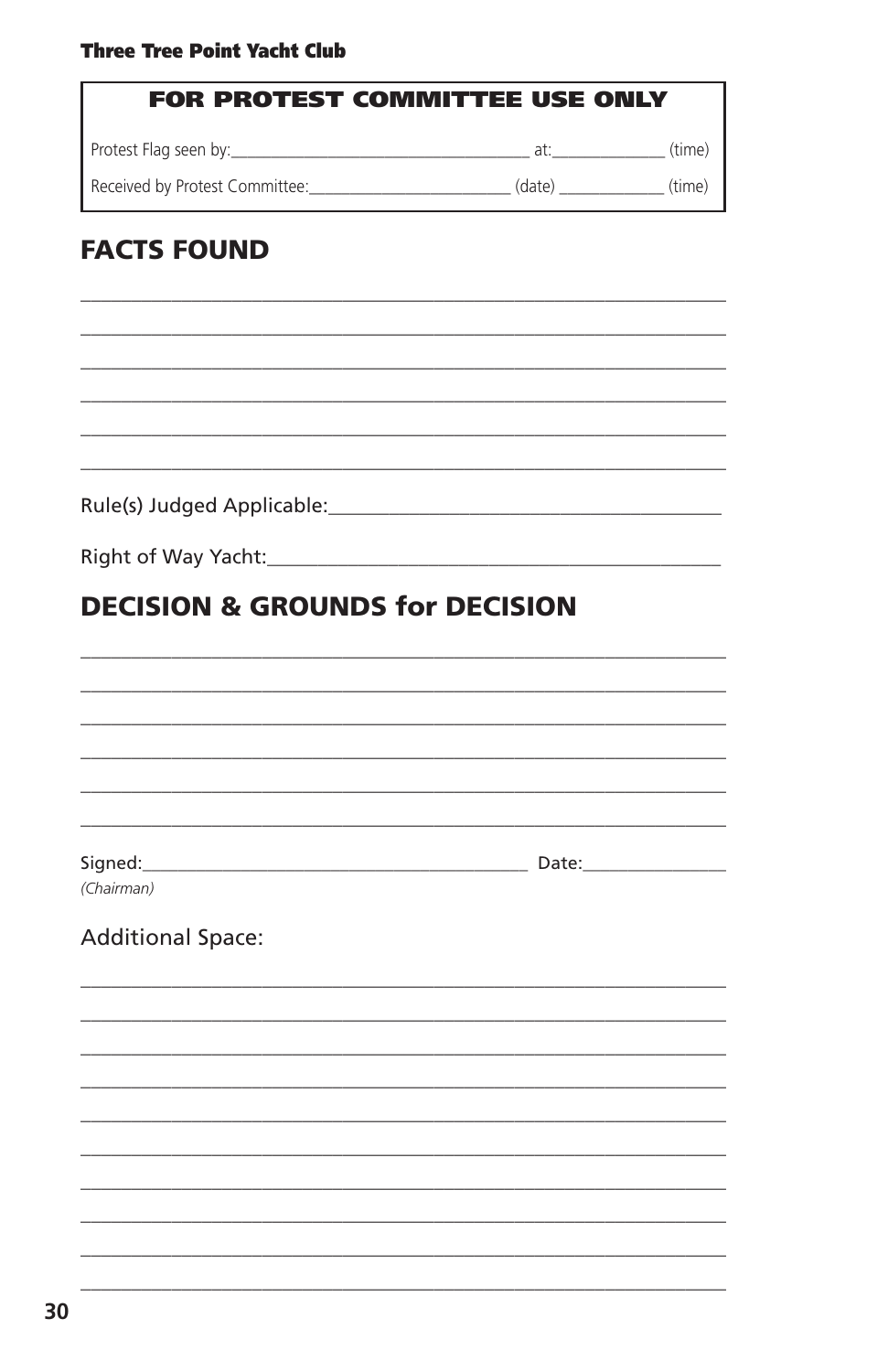# Race Protest Form

| Time of Incident: ________________________              |                                                                                                        |
|---------------------------------------------------------|--------------------------------------------------------------------------------------------------------|
|                                                         |                                                                                                        |
|                                                         | Whose helmsman $\Box$ I have $\Box$ have not informed. (check one)                                     |
|                                                         |                                                                                                        |
|                                                         | (Attach statement of the facts, include sketch of incident. Failure to comply may invalidate protest.) |
|                                                         |                                                                                                        |
| Wind direction: Strength: Wind direction:               |                                                                                                        |
| Tide direction: ________________ Strength: ____________ |                                                                                                        |
| Water depth (if relevant): _________                    |                                                                                                        |
| Time Protest Flag was flown:___________________         |                                                                                                        |
|                                                         |                                                                                                        |
|                                                         |                                                                                                        |
|                                                         |                                                                                                        |
|                                                         |                                                                                                        |
|                                                         |                                                                                                        |
|                                                         |                                                                                                        |
|                                                         | Witness 2: North Commission Commission Commission Commission                                           |
|                                                         |                                                                                                        |
|                                                         |                                                                                                        |
|                                                         | the contract of the contract of the contract of the contract of the contract of the contract of        |
|                                                         |                                                                                                        |
|                                                         |                                                                                                        |

MAIL TO: ATTN.: PROTEST TTPYC PO BOX 98700 DES MOINES, WA 98198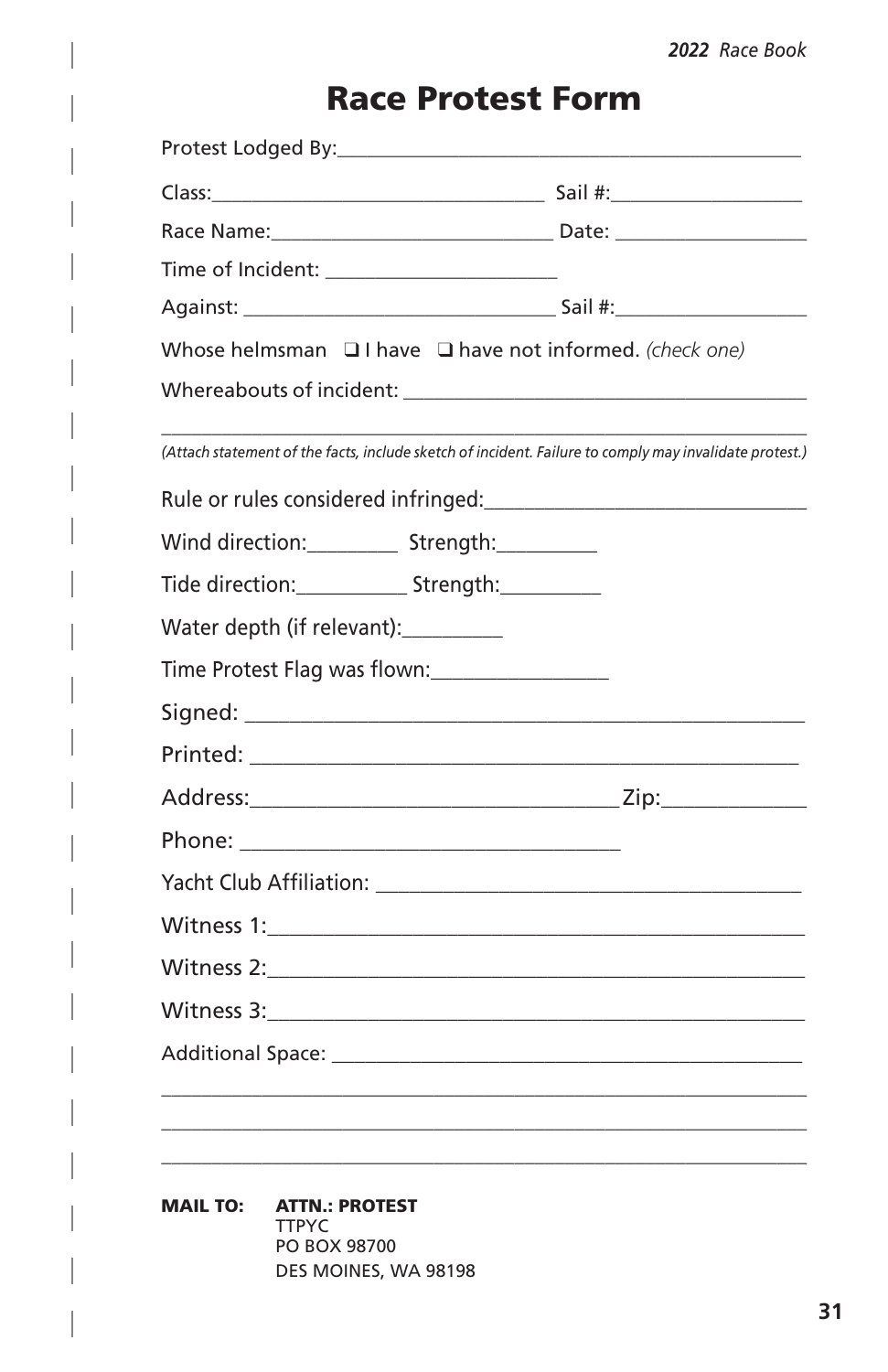| <b>FOR PROTEST COMMITTEE USE ONLY</b>                                                     |  |  |
|-------------------------------------------------------------------------------------------|--|--|
|                                                                                           |  |  |
| Received by Protest Committee:_______________________________(date) ______________ (time) |  |  |
| <b>FACTS FOUND</b>                                                                        |  |  |
|                                                                                           |  |  |
|                                                                                           |  |  |
|                                                                                           |  |  |
| <b>DECISION &amp; GROUNDS for DECISION</b>                                                |  |  |
|                                                                                           |  |  |
|                                                                                           |  |  |
|                                                                                           |  |  |
|                                                                                           |  |  |
|                                                                                           |  |  |
| (Chairman)                                                                                |  |  |
| <b>Additional Space:</b>                                                                  |  |  |
|                                                                                           |  |  |
|                                                                                           |  |  |
|                                                                                           |  |  |
|                                                                                           |  |  |
|                                                                                           |  |  |
|                                                                                           |  |  |
|                                                                                           |  |  |
|                                                                                           |  |  |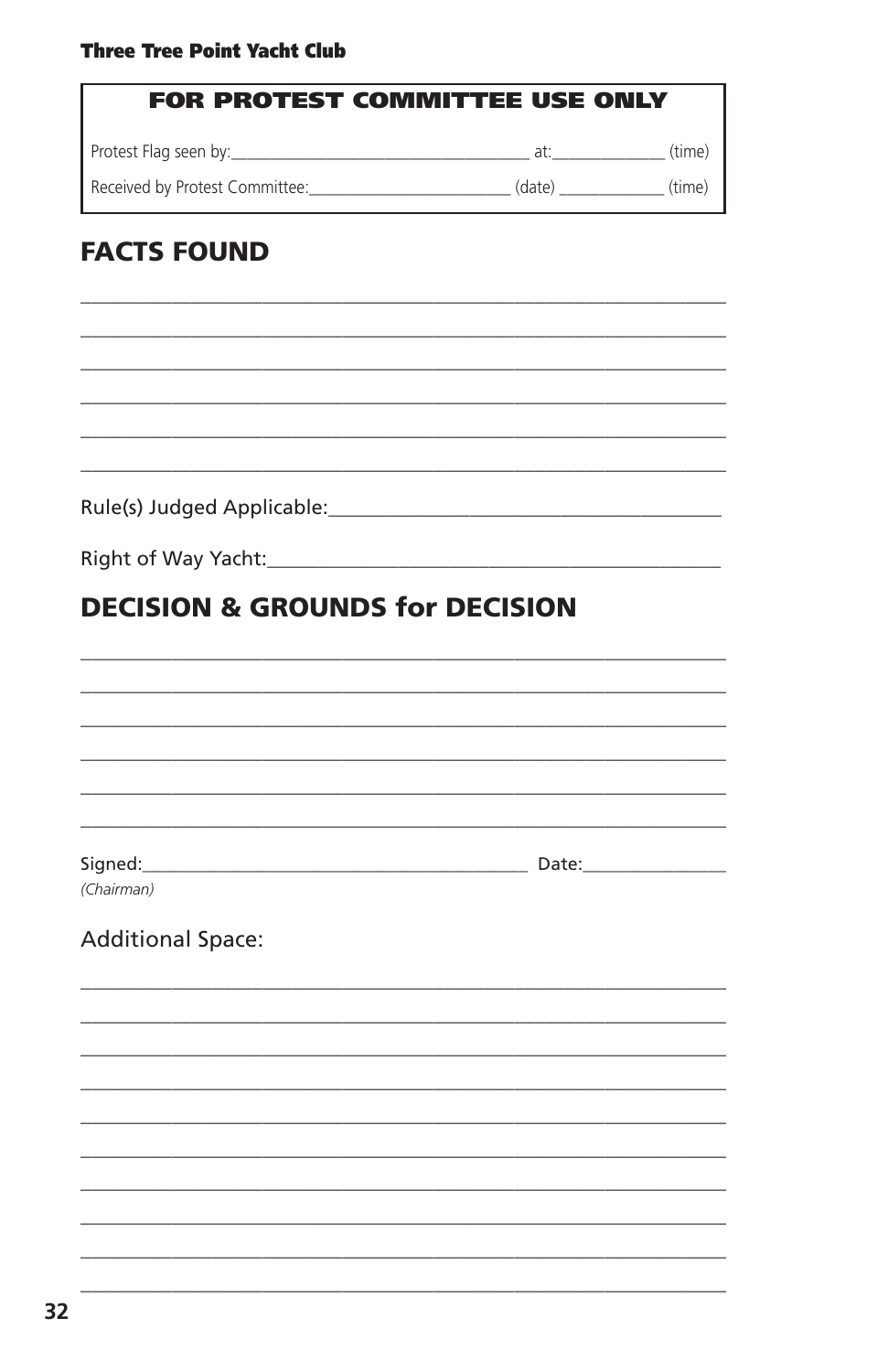# Race Protest Form

| Time of Incident: ________________________               |                                                                                                        |
|----------------------------------------------------------|--------------------------------------------------------------------------------------------------------|
|                                                          |                                                                                                        |
|                                                          | Whose helmsman $\Box$ I have $\Box$ have not informed. (check one)                                     |
|                                                          |                                                                                                        |
|                                                          | (Attach statement of the facts, include sketch of incident. Failure to comply may invalidate protest.) |
|                                                          |                                                                                                        |
| Wind direction: _____________ Strength: ___________      |                                                                                                        |
| Tide direction: _________________ Strength: ____________ |                                                                                                        |
| Water depth (if relevant): _________                     |                                                                                                        |
| Time Protest Flag was flown:                             |                                                                                                        |
|                                                          |                                                                                                        |
|                                                          |                                                                                                        |
|                                                          |                                                                                                        |
|                                                          |                                                                                                        |
|                                                          |                                                                                                        |
|                                                          | Witness 1: North Commission Commission Commission Commission                                           |
|                                                          |                                                                                                        |
|                                                          |                                                                                                        |
|                                                          |                                                                                                        |
|                                                          |                                                                                                        |
|                                                          |                                                                                                        |
|                                                          |                                                                                                        |

MAIL TO: ATTN.: PROTEST TTPYC PO BOX 98700 DES MOINES, WA 98198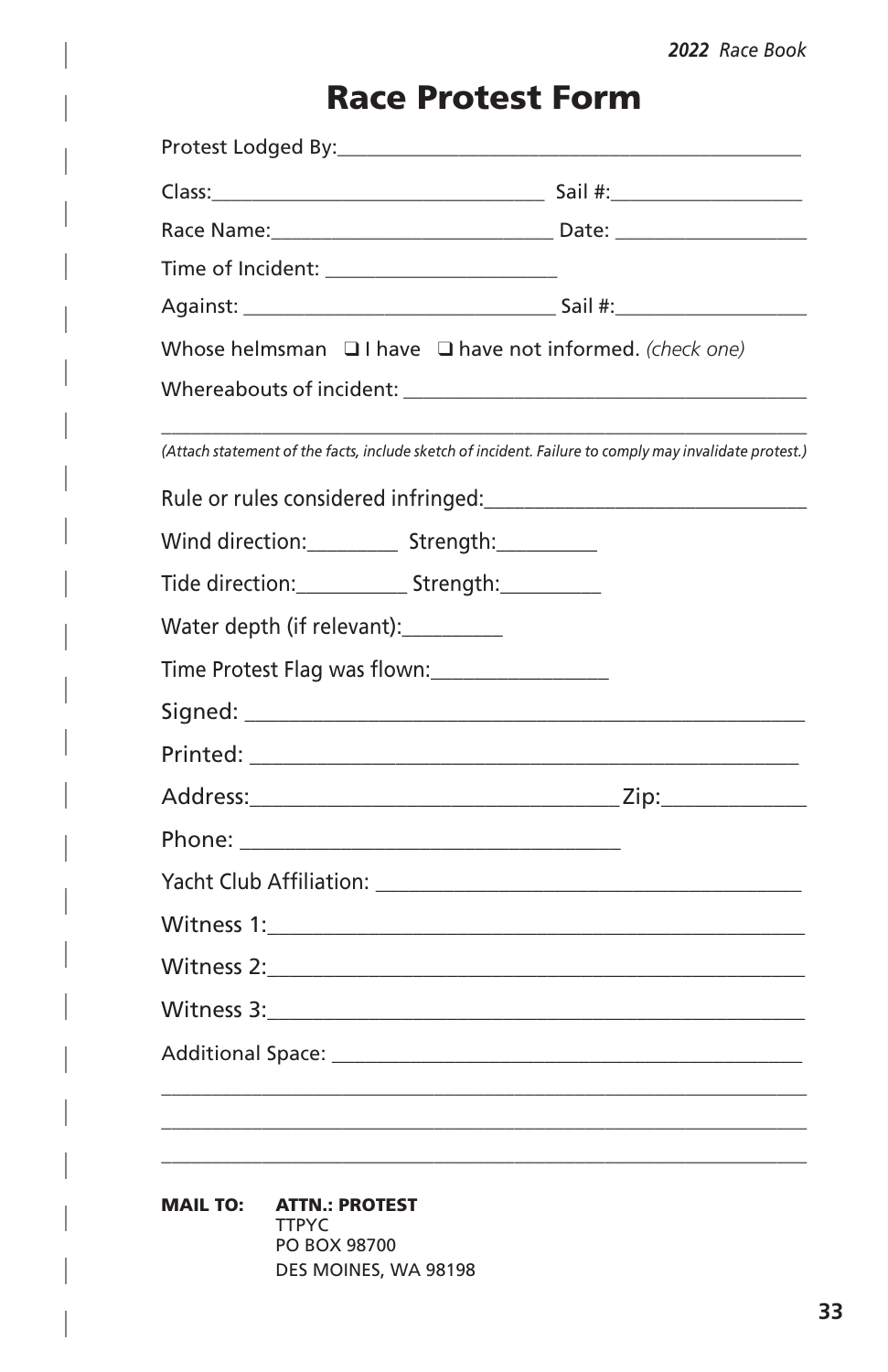| <b>FOR PROTEST COMMITTEE USE ONLY</b>                                                   |  |  |
|-----------------------------------------------------------------------------------------|--|--|
|                                                                                         |  |  |
| Received by Protest Committee:______________________________(date) ______________(time) |  |  |
| <b>FACTS FOUND</b>                                                                      |  |  |
|                                                                                         |  |  |
|                                                                                         |  |  |
|                                                                                         |  |  |
| <b>DECISION &amp; GROUNDS for DECISION</b>                                              |  |  |
|                                                                                         |  |  |
|                                                                                         |  |  |
|                                                                                         |  |  |
|                                                                                         |  |  |
|                                                                                         |  |  |
|                                                                                         |  |  |
| (Chairman)                                                                              |  |  |
|                                                                                         |  |  |
| <b>Additional Space:</b>                                                                |  |  |
|                                                                                         |  |  |
|                                                                                         |  |  |
|                                                                                         |  |  |
|                                                                                         |  |  |
|                                                                                         |  |  |
|                                                                                         |  |  |
|                                                                                         |  |  |
|                                                                                         |  |  |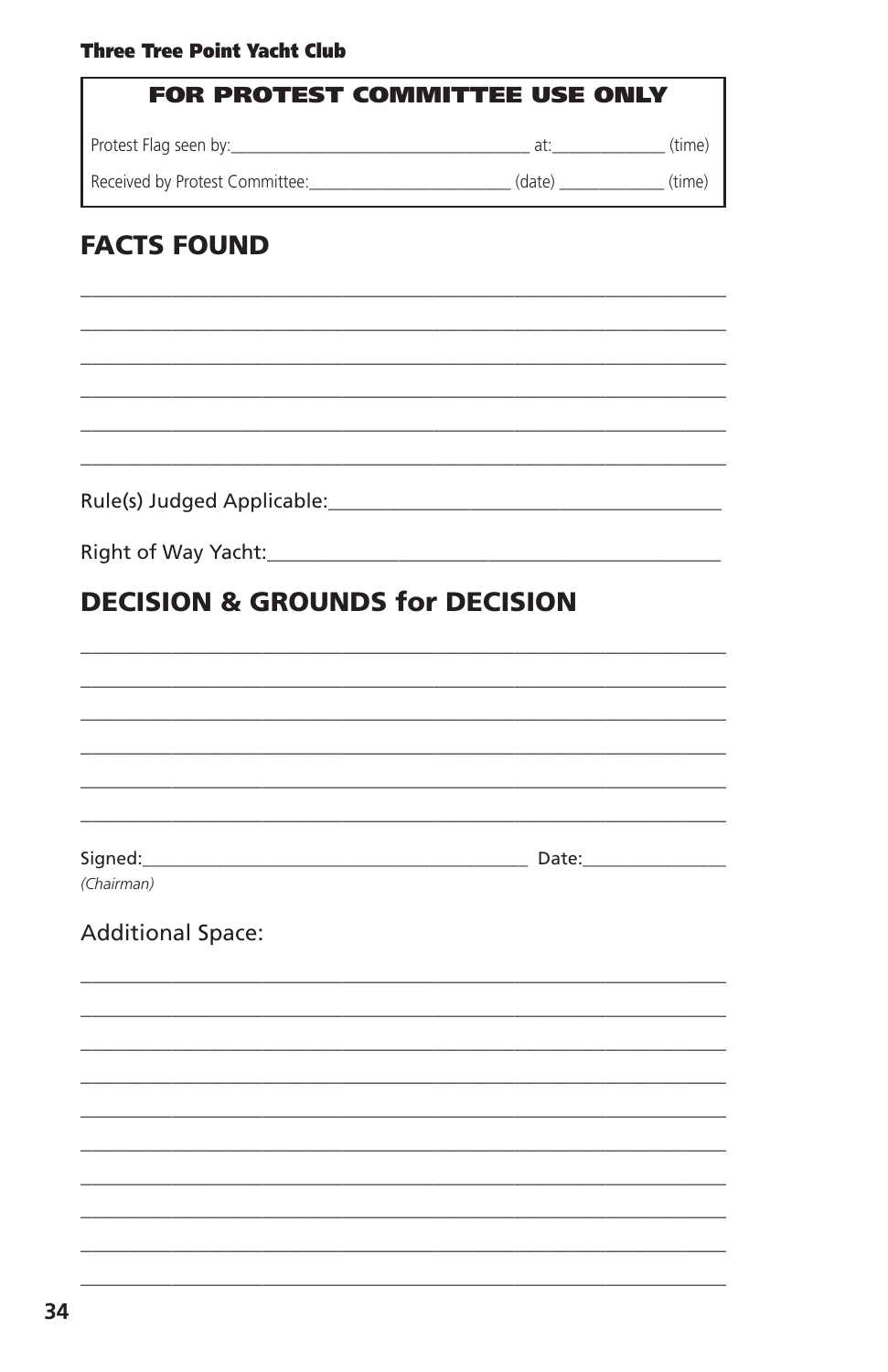*Race Book*